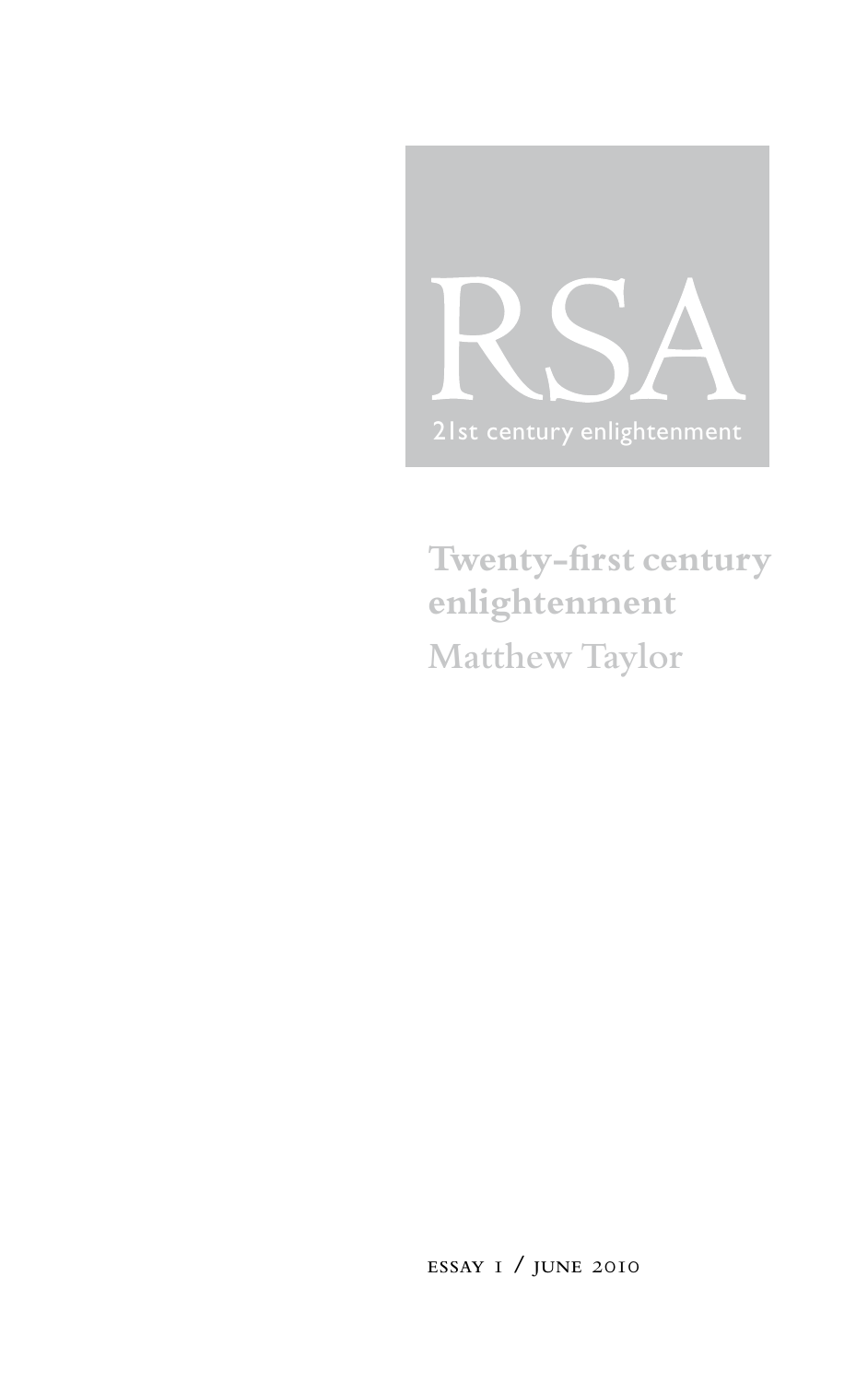# **Twenty-first century enlightenment**

Matthew Taylor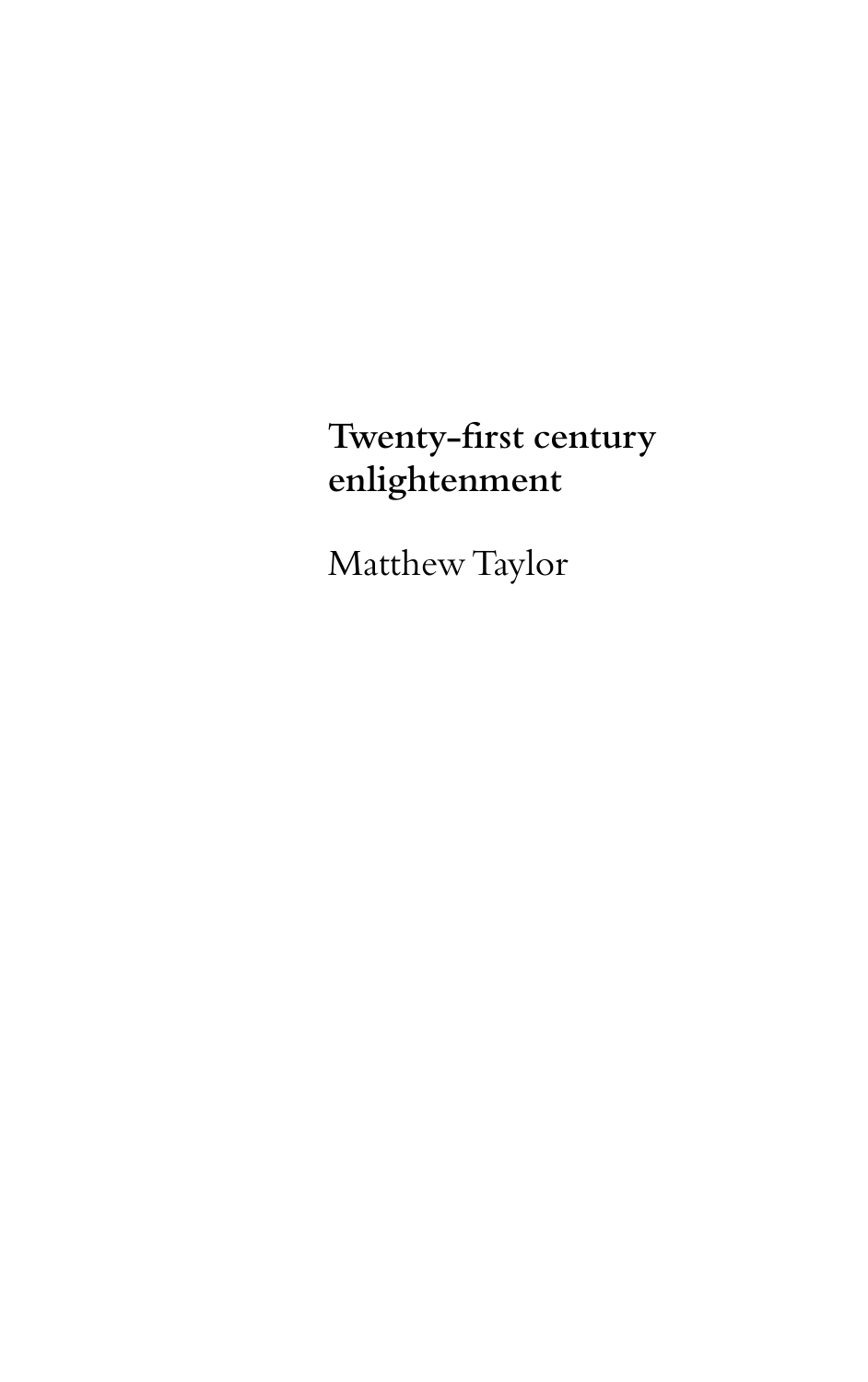

8 John Adam Street London wc2n 6ez +44 (0)20 7930 5115

Registered as a charity in England and Wales no. 212424

Copyright © RSA 2010

The RSA is an enlightenment organisation devoted to finding innovative practical solutions to today's pressing social problems.

www.theRSA.org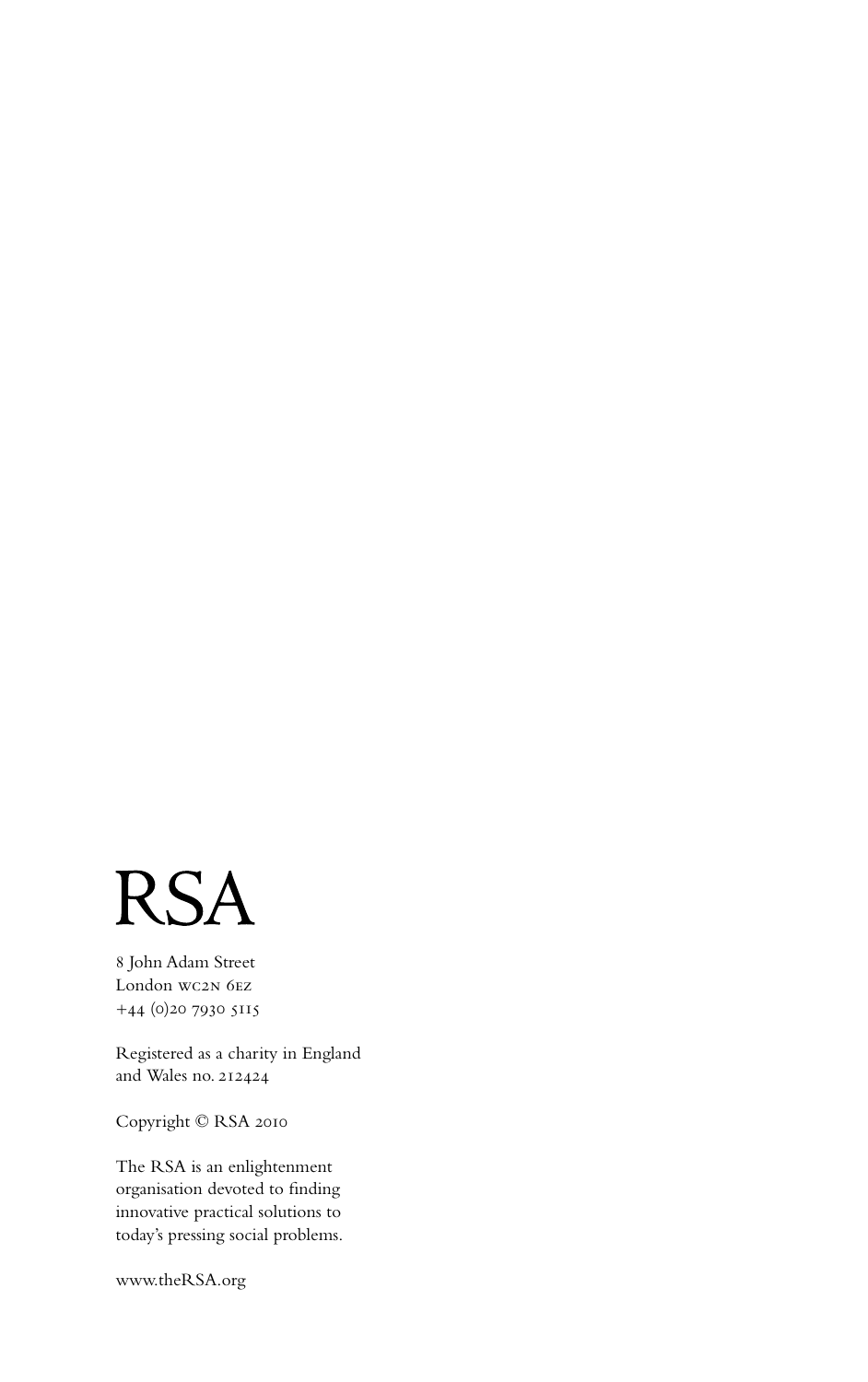## **The RSA**

The RSA has a new strapline: 21st century enlightenment. This pays tribute to the eighteenth century founders of the Society and to the pioneering spirit which inspired them. It makes a statement about the role the RSA can play today, as an organisation established over 250 years ago but which believes its best days may yet be to come.

At the heart of the RSA's contemporary mission and public debates about the future prospects for the human race is the question 'can we go on like this?' Will the ideas and values which transformed our world in the last two centuries be sufficient to find solutions to the challenges we now face or do we need new ways of thinking?

The RSA's focus on twenty-first century enlightenment invites us to return to core principles of autonomy, universalism and humanism, restoring dimensions which have been lost and seeing new ways to fulfil these ideals. The Society is committed to stimulating new thinking, social innovation and – among its  $27,500$  Fellows – a powerful ethos of collaboration. Its strapline underlines not only the RSA's interest in ideas and experiment but in becoming the kind of organisation the twenty-first century needs.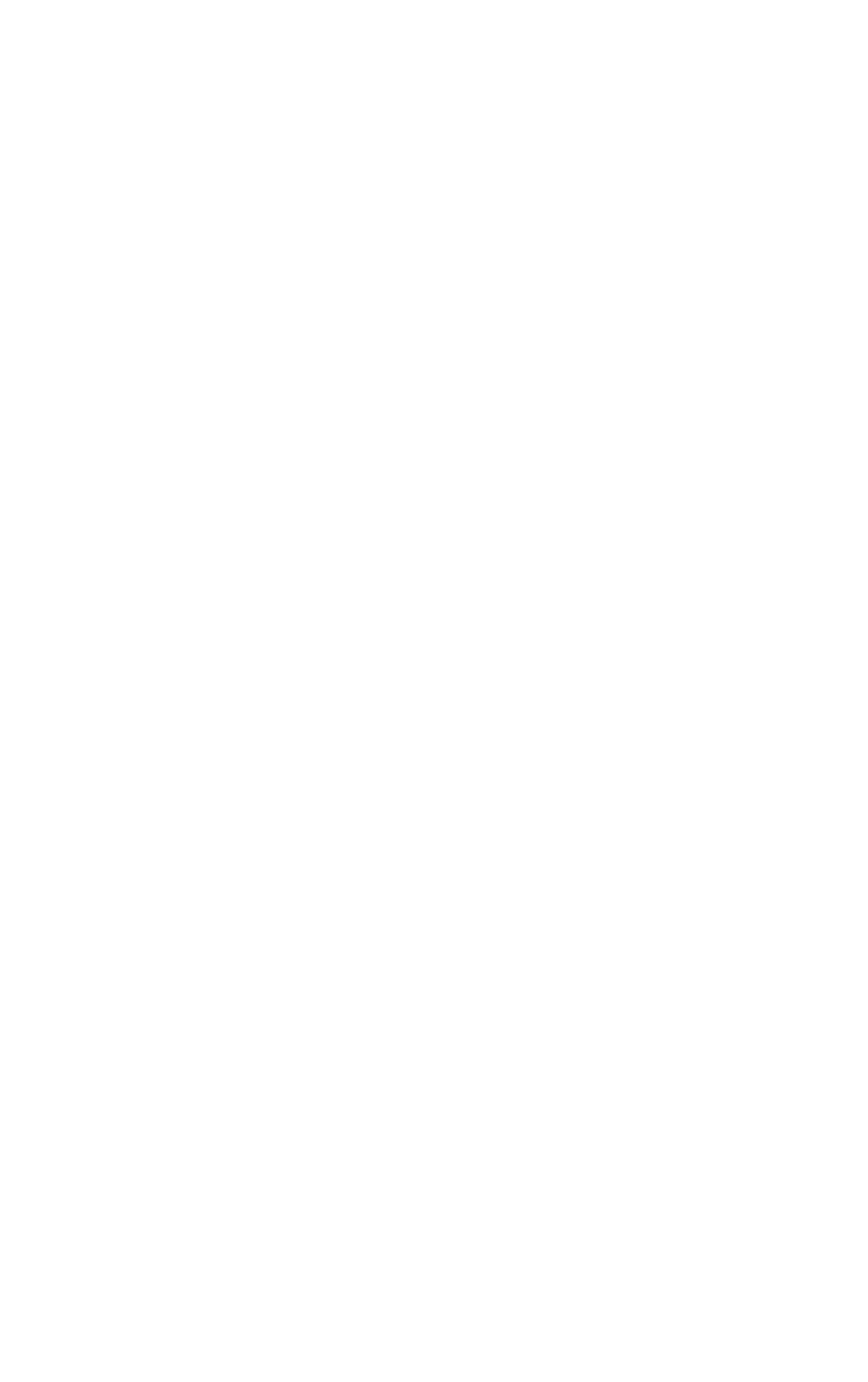# **Twenty-first century enlightenment**

This paper explores some of the key ideas of the Enlightenment, suggesting we might both rethink the interpretation we have come to place on them and develop perspectives more relevant to today. Its starting point is to revisit Enlightenment principles that transformed the world in the last 250 years and to ground them in emerging models of human nature. By humanising ideas such as autonomy, universalism and progress, we have a focus for a renewed public sphere. This means we can live up to another Enlightenment exhortation: by recognising the contingent nature of modern consciousness, we can imagine other ways of thinking and being better suited to the century ahead.

The original eighteenth century Enlightenment was not a single cohesive movement, nor did it have a simple start and finish. Many of the ideas with which it is associated can be found in the philosophy of the ancients or being prefigured in the Renaissance or Reformation. Even as Enlightenment thinking was provoking reaction and counter reaction in coffee houses, church pulpits, and royal societies, it was hardly touching the lives of the overwhelming majority of the rural and emerging industrial working class. As Jonathan Israel has shown, the Enlightenment was riven by conflict between its reformist and radical variants.<sup>1</sup> As for the completion of the Enlightenment project, it could be said we are still waiting.

Yet the Enlightenment made us who we are today. In most parts of the world, the lives of human beings have, in the last 250 years, changed more dramatically than in, not only the previous 10,000 years of human civilisation, but the entire

<sup>1.</sup> J Israel. *A Revolution of the Mind: radical enlightenment and the intellectual origins of modern democracy*. Princeton University Press 2009.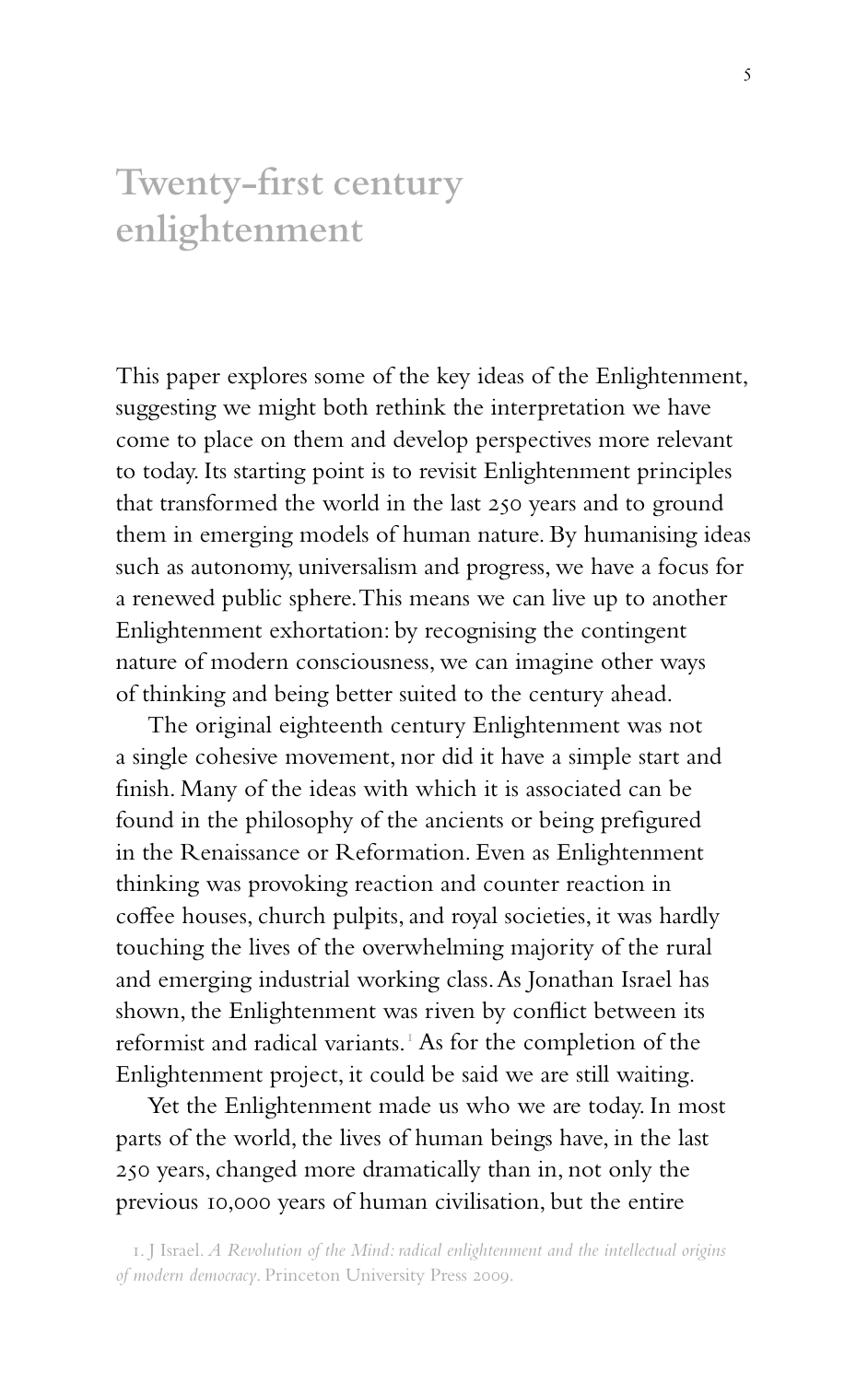190,000 years of homo sapiens' existence. Kant talked about the Enlightenment as humanity emerging into adulthood.<sup>2</sup> So when we think about the core ideas of the Enlightenment, and how those ideas have shaped modern values, norms and lifestyles, it is a process of cultural psychotherapy, delving into what shaped the collective consciousness of modern people. The rise of science and technology, the growth of market capitalism, the expansion of social tolerance and personal freedom; all these phenomena drew on the impetus of Enlightenment thought.

In light of the needs of a new age, we should emphasise certain aspects of Enlightenment values and explore the implications of being true to those values today. In his book *In Defence of the Enlightenment*, the philosopher Tzvetan Todorov suggests three ideas were at the core of the Enlightenment project: autonomy, universalism, and the human end purpose of our acts.3

In relation to the idea of autonomy – that every individual should be able to make their own choices about their own life free from overbearing religious and political authority – I suggest we need to aim for a self-aware form of autonomy, informed by a deeper appreciation of the foundations, possibilities and frailties of human nature. In relation to universalism – the idea that all people are deserving of dignity and share fundamental rights – I suggest we pay more attention to our capacity for empathy, which is not only vital to thriving in an interdependent world but is the motivation for acting on universalism. In relation to the humanist principle – that we should organise the world according to what is best for human beings – I argue that we should more often ask what is progress and acknowledge the fundamentally ethical nature of this question.

<sup>2.</sup> E Kant. *Answering the Question: What is Enlightenment?* Penguin 2009 [1784].

<sup>3.</sup> T Todorov. *In Defence of the Enlightenment*. Atlantic Books 2009.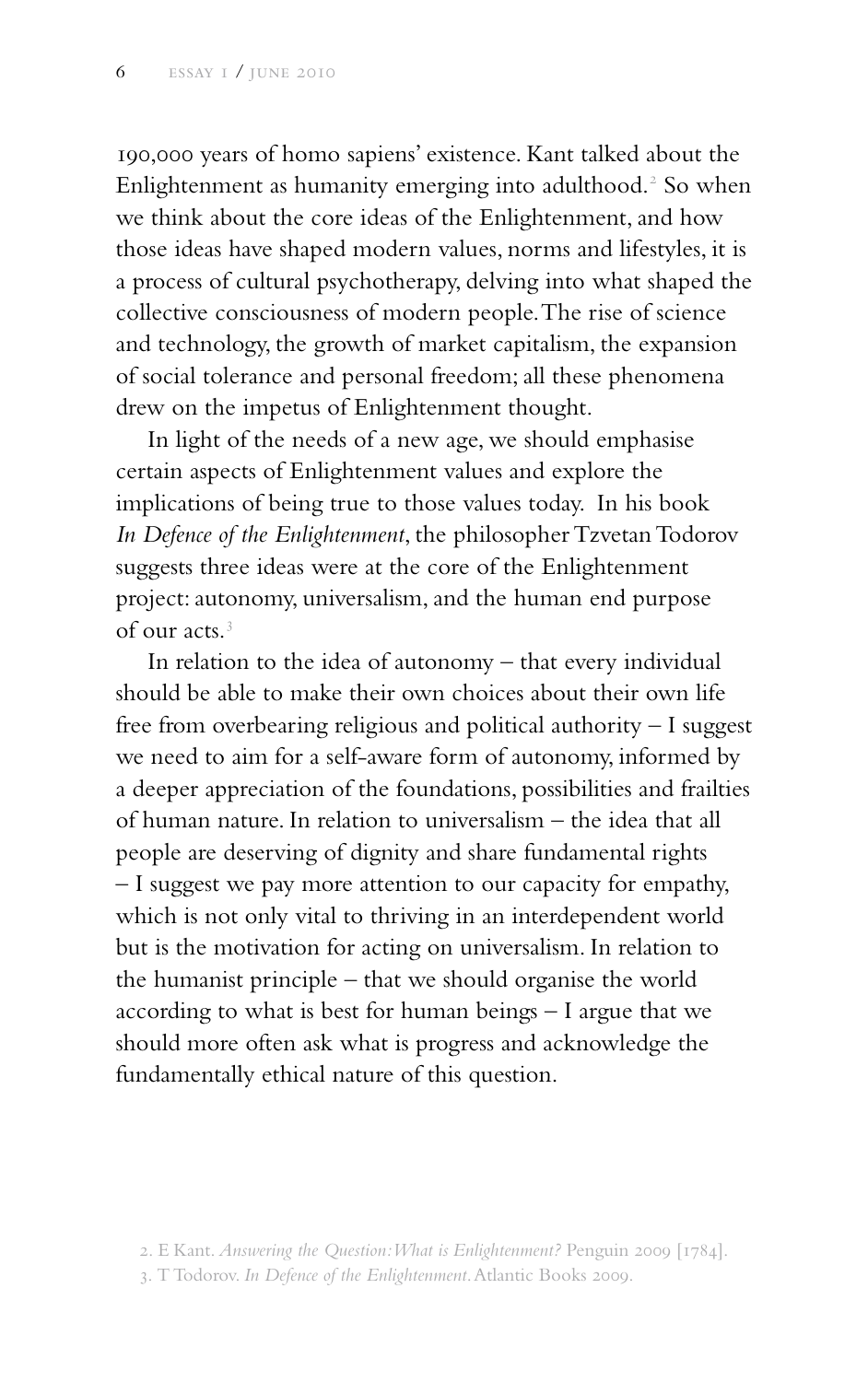## **The social aspiration gap**

Despite the scope for debate between optimists and pessimists, there is a general consensus on the key challenges facing national and global society. How do we achieve the benefits of economic growth – which is both vital to the welfare of those in the poor world and without which no civilisation has been able to survive – while managing environmental constraints in relation not only to greenhouse gasses in the atmosphere but the wider sustainability of the biosphere? How do we deal with the contrast between powerful global forces of commerce, migration, crime and conflict and the as yet weak global public sphere of civil society and governance? How do we manage risk and shape progress to human ends when science, technology and commerce are so complex and fast moving? How do we respond to the evidence that higher levels of affluence among the comfortable majority in the rich world do not seem, at the level of the individual, to be associated with greater well-being, or, at the level of society, with greater inclusion, solidarity or optimism? The pronounced social pessimism revealed in national opinion polls may be misplaced but it is also a worrying sign.

It is characteristic of all modern and many pre-modern eras that citizens believe they are living through times of unprecedented change. An underlying strand in debates about the human race's future prospects concerns how discontinuous is the current moment. For environmentalists we face a global crisis which requires a very different model of progress, while for a new breed of optimists, like the science writer Matt Ridley, the problems we now have are essentially no different to the ones we have been posed and solved in the past.4

My first RSA annual lecture in 2007 offered a rather more pragmatic case for new thinking.<sup>5</sup> I described what I called

<sup>4.</sup> M Ridley. *The Rational Optimist: how prosperity evolves*. HarperCollins 2010.

<sup>5.</sup> M Taylor. *Pro-Social Behaviour: the future – it's up to us*. RSA 2007.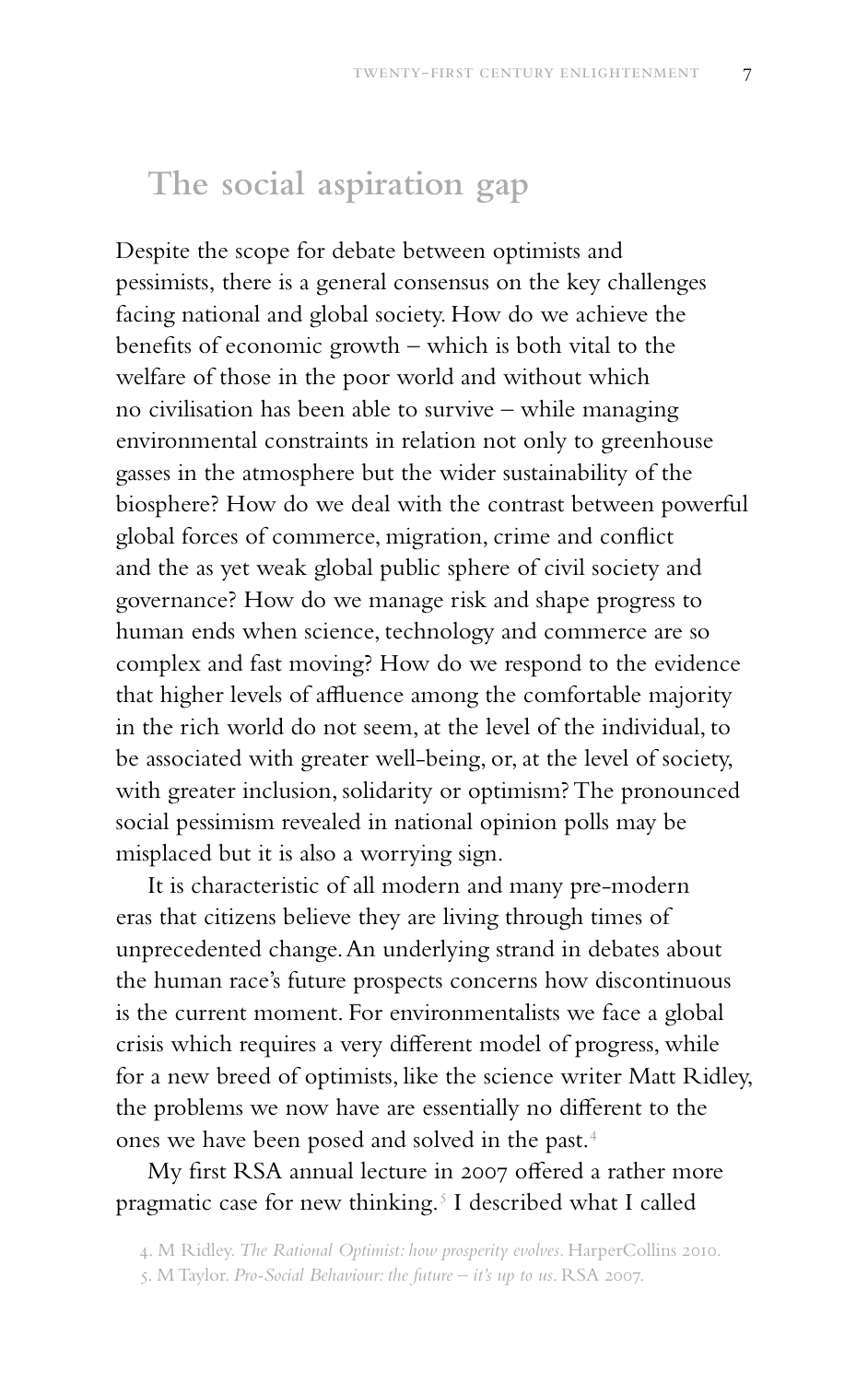a 'social aspiration gap' between the kind of future to which most people in a moderate, reasonably cohesive society like the UK aspire, and our trajectory relying on current modes of thought and behaviour. This gap can be said to comprise three dimensions; three ways in which tomorrow's citizens need, in aggregate, to be different to today's.

First, citizens need to be more engaged, by which I mean more willing to appreciate the choices society faces, to get involved in those choices, to give permission to their leaders to make the right decisions for all of us for the long term, and to recognise how their own behaviour shapes those choices. For example the trade off point between economic growth and environmental sustainability depends in part on our own willingness to accept some changes in our lifestyles. Second, with the cost of labour intensive public services bound to rise, citizens need to be more self-sufficient and resourceful. Whether it is looking after our health, investing in our education, saving for our retirement or setting up our own business, we need to be comfortable with managing our own lives and confident about taking initiative. Third, we need to be more pro-social, behaving in ways which strengthen society, contributing to what the writer on social capital, David Halpern, calls the hidden wealth of nations; our capacity for trust, caring and co-operation.<sup>6</sup>

Some of these issues featured in the 2010 election campaign. This suggested that the gap is less one of recognition and more one of intent. We seem to see that things need to be different, and that this has implications for us all, while responding to the empty promise that change can be achieved without challenging any of our assumptions and behaviours. A poll commissioned by the 2020 Public Services Trust at the RSA found that voters tended to condemn politicians for failing to tell the truth about the current deficit while at the same time demanding to be protected from any service cuts or tax rises.7

<sup>6.</sup> D Halpern. *The Hidden Wealth of Nations*. Polity Press 2010.

<sup>7.</sup> Commission on 2020 Public Services. *What do people want, need and expect from public services?* Public Services Trust and Ipsos MORI 2010.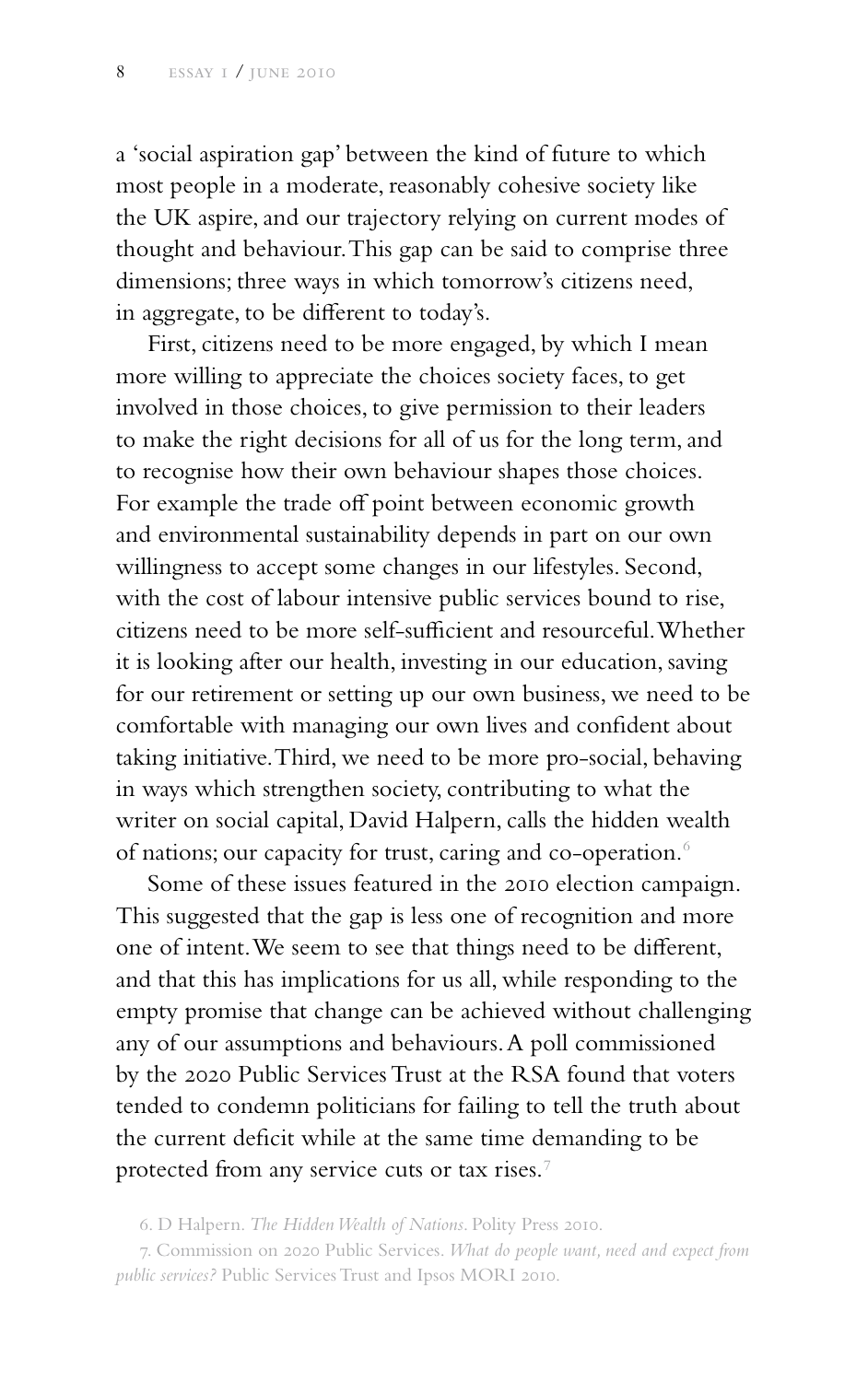The middle-aged establishment in Britain, of which I am a part, has bequeathed a triple deficit. Not only is there the current fiscal imbalance, but the environmental impact of our past consumption patterns are unsustainable and – as writer and politician David Willetts has shown – we have exploited our demographic power to the detriment of future generations.<sup>8</sup> While not underestimating the extent to which human beings have shown an ability to invent and adapt in the past, on balance I favour the view that we will need to live differently in the twenty-first century if we are to be resilient and to thrive. As the architects of the Enlightenment understood, this means being able to see the world and ourselves from a new perspective.

For the overwhelming proportion of our species' time on earth, our circumstances changed very little. We hunted and gathered in small homogeneous communities; in our short simple lives there was little need for other than the most basic information and communication. But in the last few thousand years, and accelerating rapidly since the Enlightenment, our prehistorically evolved brains have had to cope with wildly different circumstances.

Given the scale of changes that have taken place in our world in just the last twenty or so generations, it is impossible to predict with confidence how the human race will be operating if it survives for another twenty. Whatever happens in the future, we will still have to find a way of negotiating a modern world with brains that evolved in prehistoric hunter-gatherer societies. This is one reason to re-examine the first of Todorov's Enlightenment principles: autonomy.

### **Self-aware autonomy**

#### At the heart of the Enlightenment project is a commitment to the autonomy of human beings to use their reason to create

8. D Willetts. *The Pinch: how the baby boomers stole their children's future – and why they should give it back*. Atlantic Press 2010.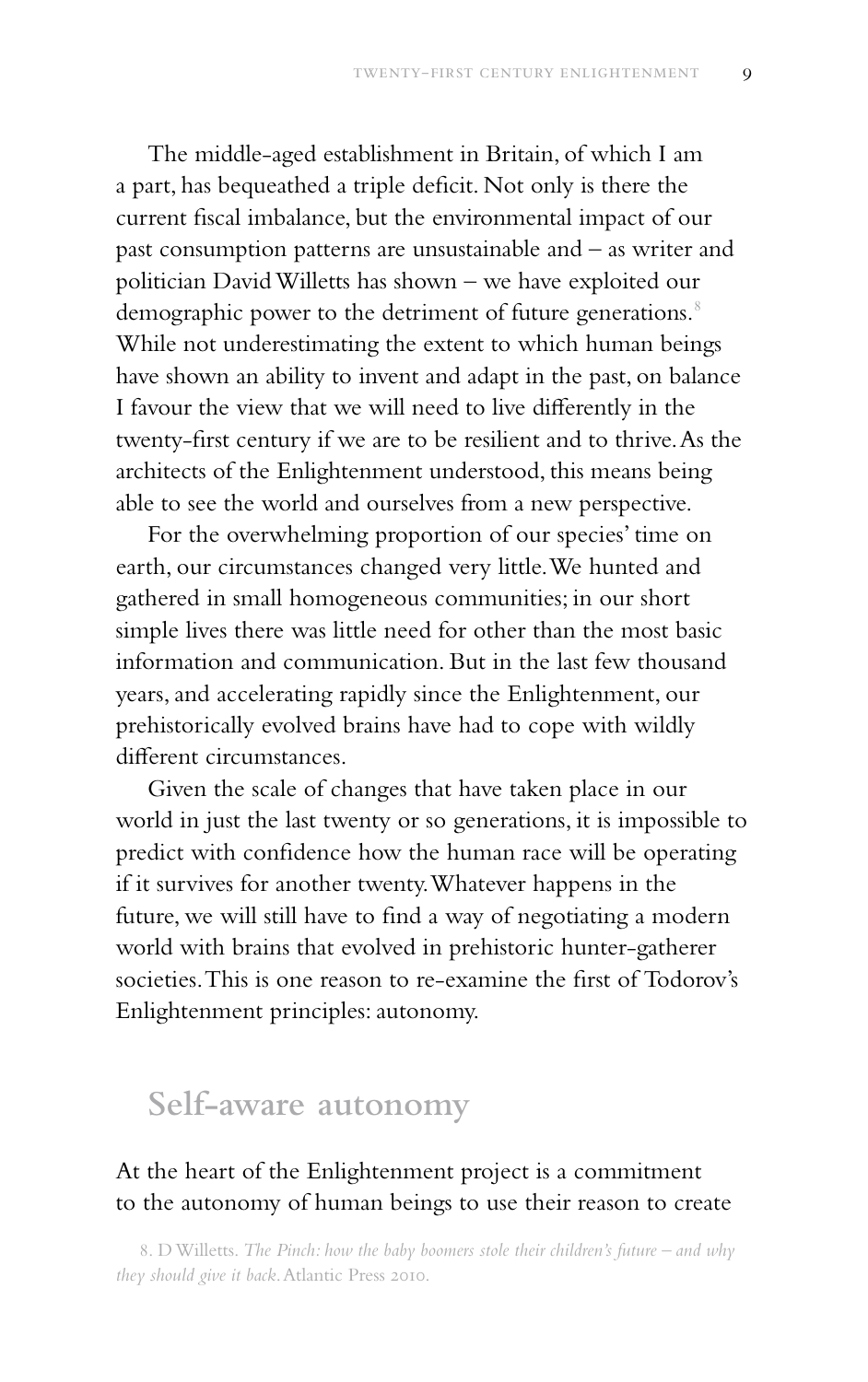self-authored, valuable lives. Throughout the Enlightenment, and ever since, debate has raged about the implications of this ideal. One set of issues concerns how individual autonomy should be reconciled to the collective good. Civic republicans, for example, argue that autonomy can only be realised in a society which also exhibits civic virtue. Given that we rely on social order and positive freedoms to allow us to make choices in our lives, we can only have autonomy if we make our contribution to maintaining a healthy society.

Another debate explores what drives our autonomous choices; how rational are we? David Hume, for example, repudiated Plato's dichotomy between the wild horse of passion and the wise charioteer of reason saying:

*Reason is, and ought only to be the slave of the passions, and can never pretend to any other office than to serve and obey them.*<sup>9</sup>

By the end of the twentieth century a combination of ideas, most notably free market economics, and changes in society – including the perceived failure of the post-war settlement and the rise of consumer capitalism – had led to the apparent triumph of an individualistic view of the domain of autonomy and a rationalist, utility maximising, view of human nature.

The ideology of possessive individualism came to shape the way we think about democracy. With the decline of deference and class-based politics the principle that the customer is always right has been imported into the political system. But the voter is not always right. The problem is not only that the aggregate preferences of individual voters do not add up to a coherent programme but that the preferences of each voter are often internally incompatible. For example, most people in the UK say more power should be devolved to the local level but a similar majority say public services should be the same standard everywhere.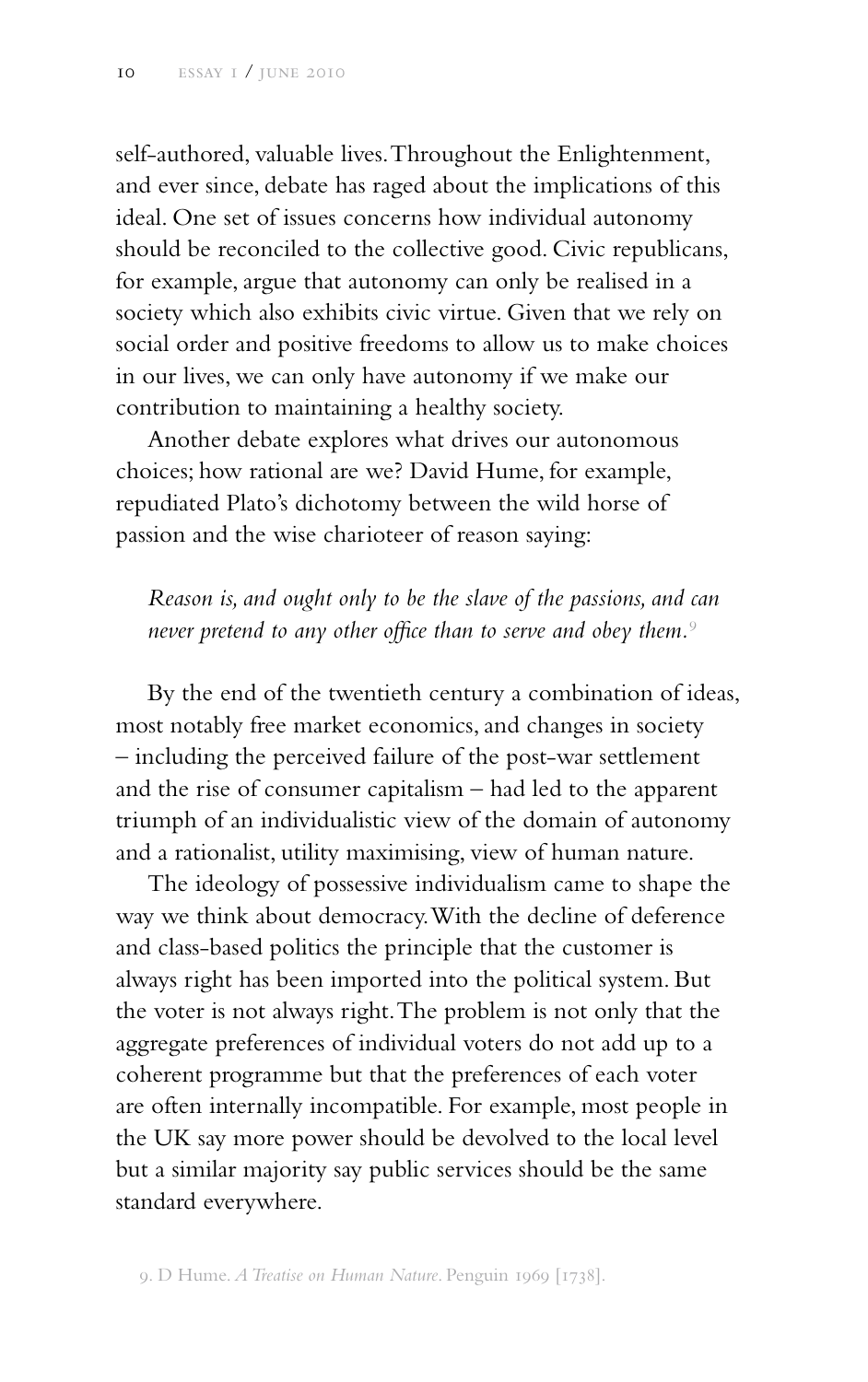The UK's leading public sector pollster Ben Page has summed up voters' preferences in a single phrase "we demand Swedish welfare on American tax rates".<sup>10</sup> This is not the only inconsistency. We believe that we should all do more to reduce our contribution to greenhouse gas emissions but most of us admit we have not changed our own behaviour. Most significantly, in many policy areas the preferences people express in opinion polls are systematically different to those which they reach after a process of deliberation. Yet when politicians and commentators genuflect to public opinion it is generally superficial individual preferences to which they refer, not the outcomes of informed collective discussion.

When politicians offer to meet individual voter preferences and then fail – as they must – it only increases public disenchantment with collective institutions. This process may have gone furthest in the US. Here, University of Columbia Professor, Mark Lilla, describes the Tea Party movement of grassroots opposition to President Obama:

*Historically, populist movements use the rhetoric of class solidarity to seize political power so that 'the people' can exercise it for their common benefit. American populist rhetoric does something altogether different today. It fires up emotions by appealing to individual opinion, individual autonomy, and individual choice, all in the service of neutralizing, not using, political power. It gives voice to those who feel they are being bullied, but this voice has only one, Garbo-like thing to say;*  I want to be left alone.<sup>11</sup>

Despite the rise of individualism as an idea, it has, over the centuries, been subject to a variety of philosophical, sociological and political critiques. Meanwhile, public opinion and public policy have moved to and fro on the individualist/collectivist

<sup>10.</sup> *Understanding Society: Swedish services for US taxes – public expectations vs the new age of austerity*. Ipsos MORI 2009.

<sup>11.</sup> M Lilla. "The Tea Party Jacobins," in the *New York Review of Books*, 27 May 2010.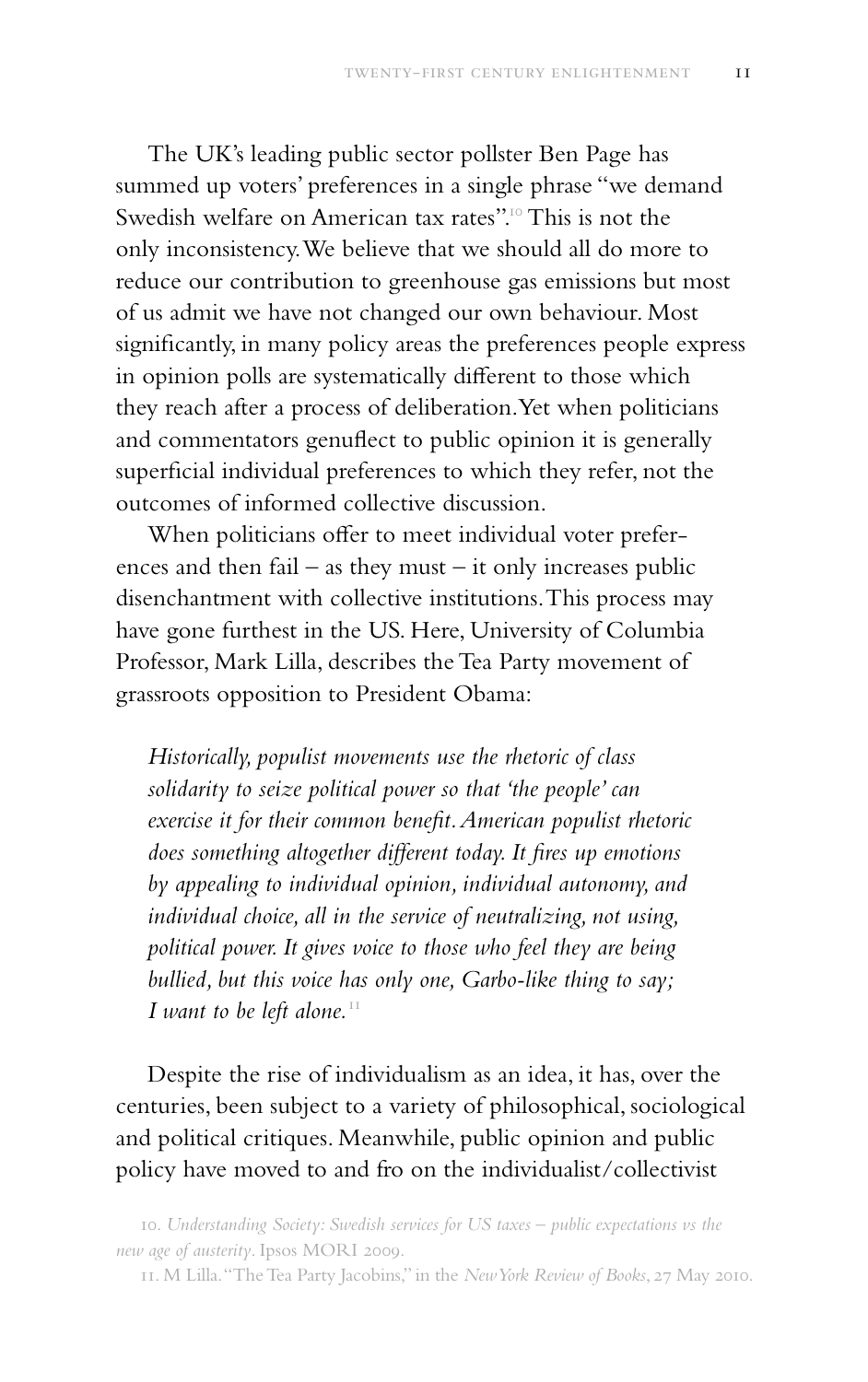spectrum. But, in recent years, research in areas as disparate as economics, evolutionary psychology and neuroscience have provided new grounds for questioning our interpretation of autonomy. It turns out, for example, that Hume was right. As Antonio Damasio describes in *Descartes' Error*, patients with damage to the parts of the brain that govern emotions were unable to make even the simplest of choices.<sup>12</sup> Our capacity to reason does rely on emotion.

Twenty-first century enlightenment involves championing a more self-aware, socially embedded model of autonomy. This does not mean repudiating the rights of the individual. Nor does it underestimate our unique and amazing ability deliberately to shape our own destinies. Indeed, it is by understanding that our conscious thought is only part of what drives our behaviour that we can become better able to exercise self-control.

I have used the simple metaphor for human behaviour of an elephant being ridden through a cultivated jungle, in which the rider is our conscious thought, the elephant our automatic systems and the jungle our social context. The skilful elephant rider is not under the illusion he can take any route at any speed but understands the habits of elephants and the advantages and pitfalls of different paths through the jungle.

Most of our behaviour, including social interaction, is the result of our brain responding automatically to the world around us rather than the outcome of conscious decision-making. In this sense it is more realistic to see ourselves as a node integrally connected to the world rather than a separate, wholly autonomous, entity. For example, recent work on the impact of social networks shows how they subtly but powerfully influence our lifestyles. After studying public health patterns for two decades Nicholas Christakis and James Fowler conclude:

<sup>12.</sup> A Damasio. *Descartes' Error: emotion, reason and the human brain*. GP Putnam's Sons 1994.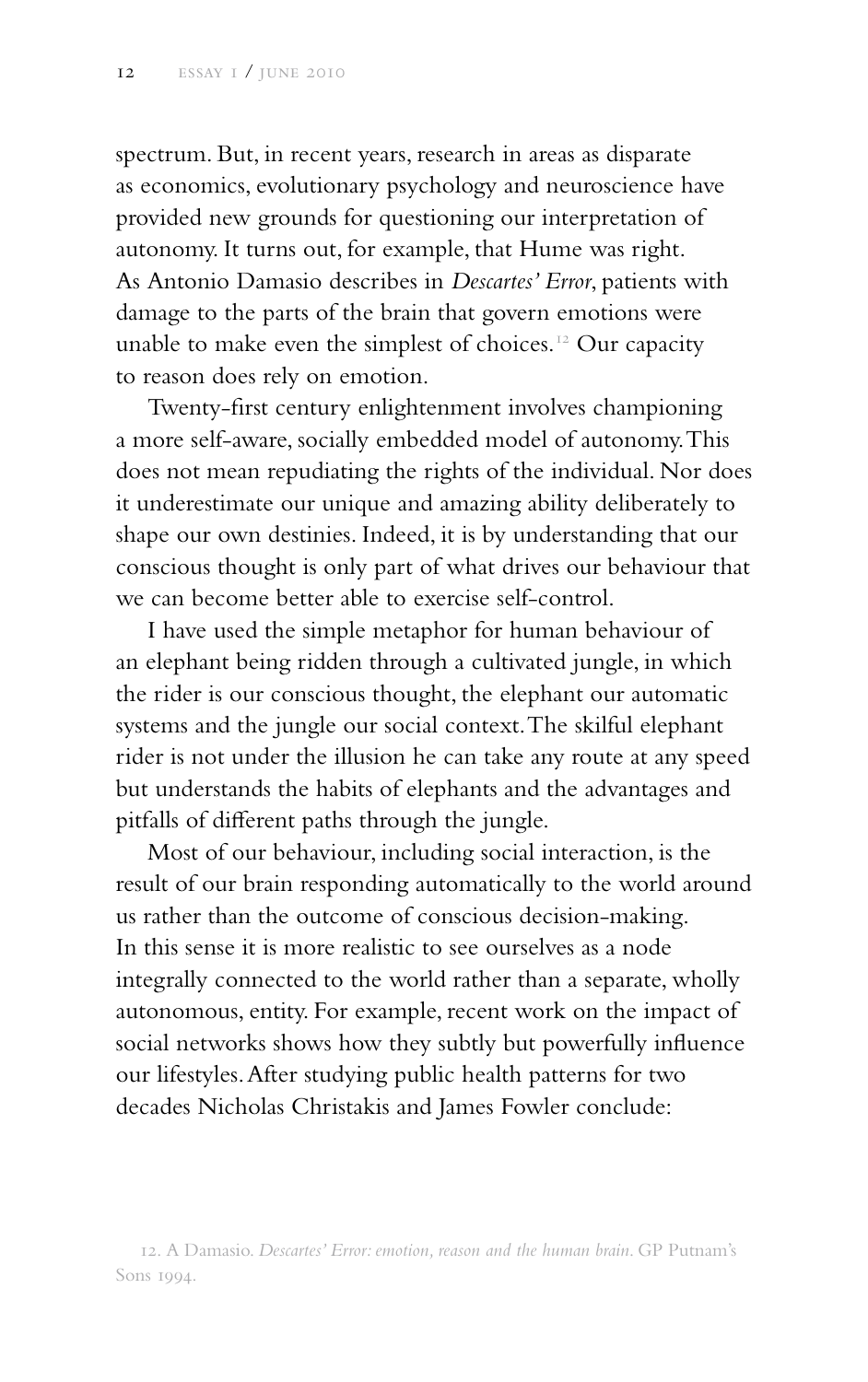*Social influence does not end with the people we know. If we affect our friends, and they affect their friends, then our actions can potentially affect people we have never met. We discovered that if your friend's friend's friend gained weight, you gained weight. We discovered that if your friend's friend's friend stopped smoking, you stopped smoking. And we discovered that if your friend's friend's friend became happy, you became happy.*<sup>13</sup>

Practically, it turns out that changing our context is a more powerful way of shaping our behaviour than trying to change our minds. If you want to be a better person, don't buy a book of sermons, choose more virtuous friends.

There are other lessons we can learn from the more subtle and holistic models of human nature now emerging. To minimise unnecessary work, the brain uses a whole set of shortcuts to make sense of the world. Generally these are very effective but sometimes they are misleading. For example, we tend not to be very good at making decisions for the long term and we are better at understanding relative than absolute values. One of the lessons of the credit crunch is that systems which rely on the combination of individual choice and self-interest are vulnerable to what Keynes referred to as our 'animal spirits' on both the exuberant upswing and the panicstricken downswing.<sup>14</sup>

We don't only make systematic mistakes about what is happening in the outside world, something we might be able to blame on the information made available to us. More strikingly, we are also poor at estimating our own capacities, predicting what will make us happy or even describing accurately what made us happy in the past. The moral and political critique of an individualist, rational choice, model of autonomy now has an evidence base.

<sup>13.</sup> N Christakis and J Fowler. *Connected: the surprising power of our social networks and how they shape our lives*. Little Brown and Company 2009.

<sup>14.</sup> J Keynes. *The General Theory of Employment, Interest and Money*. Palgrave Macmillan 2007 [1936].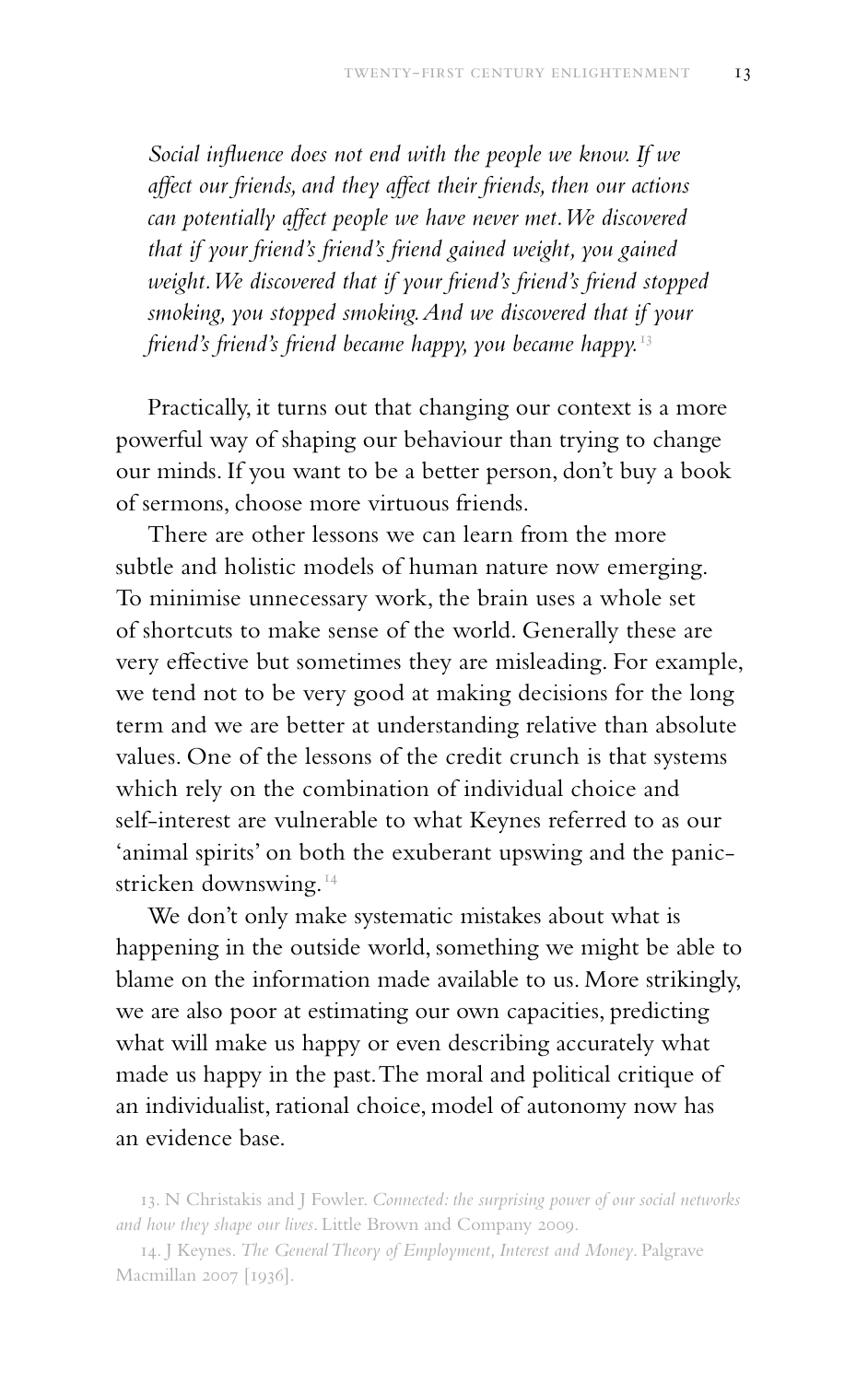Anthony Giddens is among those who have argued that a key component of modern consciousness is the rise of reflexivity; our ability to reflect upon our own lives and seek to shape them to our chosen ends.<sup>15</sup> Are we now entering a period of neurological reflexivity in which personal and social strategies for a better life take account of the complex and sometimes counter-intuitive foundations of human motivation? The RSA's Social Brain project has begun to explore how sharing some simple rules about cognition can offer people new tools in their lives and at work. Instead of the paternalistic and somewhat overstated policy of 'nudge' – shaping policy around our cognitive shortcuts – we advocate what we call 'Steer'.<sup>16</sup> This involves providing citizens with insights that enable them more effectively to shape their own actions, not through a sheer effort of will but by recognising and changing the contexts which influence automatic behaviour.

Similarly, we need a self-aware form of politics which recognises that unthinking individual preferences are often a poor guide for policy choices and that they can be very different to the decisions people make when given the information and time to deliberate with others. Individual preferences are not a given, nor do they reflect a rational cost benefit calculation, but arise from the social and discursive context in which they are developed and expressed.

Better understanding ourselves and our human frailties also helps fuel doubts about conventional accounts of material progress. Research on happiness shows a weak link between affluence and contentment among the well-off citizens of well-off societies. One reason for this, as Fred Hirsch predicted more than thirty years ago, lies in the growing importance to the economy of 'positional' goods; where the value of things is not in their intrinsic merit but in comparison to what other

<sup>15.</sup> A Giddens. *Beyond Left and Right – The Future of Radical Politics*. Polity Press 1994.

<sup>16.</sup> M Grist. *Steer: mastering our behaviour through instinct, environment and reason*. RSA 2010.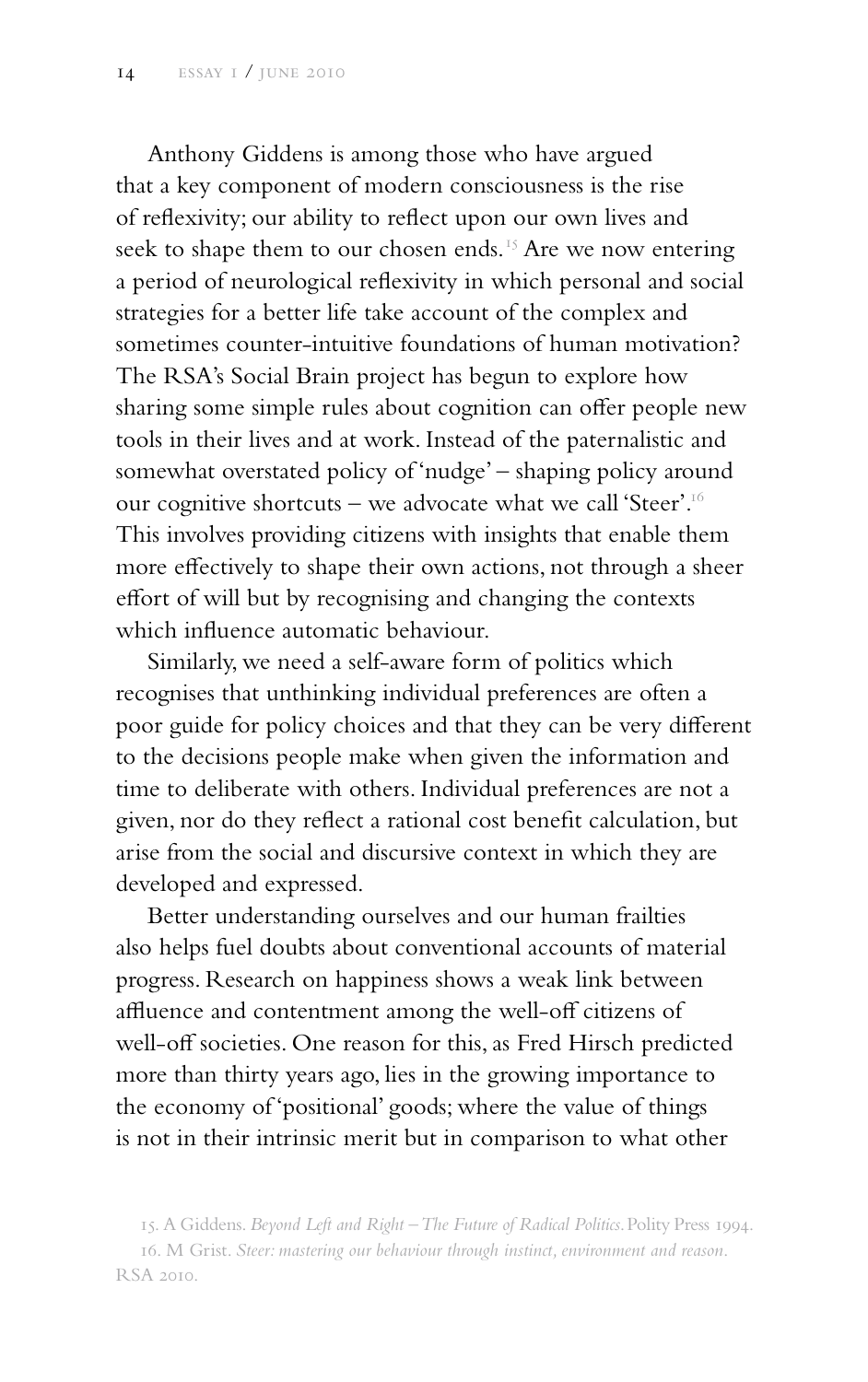people have.17 By their nature, consuming more positional goods cannot increase aggregate contentment. Add concerns about the global sustainability of conventionally defined economic growth and there is a powerful mix of reasons to question the outcomes of possessive individualism.

Appreciating that as individuals we are continuous with the context we occupy, especially our social relations, understanding our cognitive frailties and recognising the economic and environmental limits to individual preferences can be helpful to us. This enables us to distinguish our needs from our appetites and our amazing human potential from our often self-defeating aspirations. It is the basis for self-aware autonomy.

## **Empathic universalism**

Building on the idea of natural rights which can be traced back to the ancient Stoics, Todorov's second Enlightenment principle, universalism, is generally taken to mean that all human beings are born with inalienable rights and equally deserving of dignity. Of what these rights should consist has since become one of the defining issues of a post-Enlightenment political discourse. The classic debates concern the merits of negative (freedom) rights versus positive (welfare) rights, about the balance between individual rights and the interests of the community, and, on the global stage, between protecting individual rights and respecting national sovereignty.

Whether one is liberal or communitarian, in favour only of protecting civil liberties or arguing for policies that enable everyone to meet their capabilities, there is a less explored dimension to these questions. What is it that drives us to act on the principle of universalism? It is one thing to sign up to the ideal – even in its more minimal versions – another to put it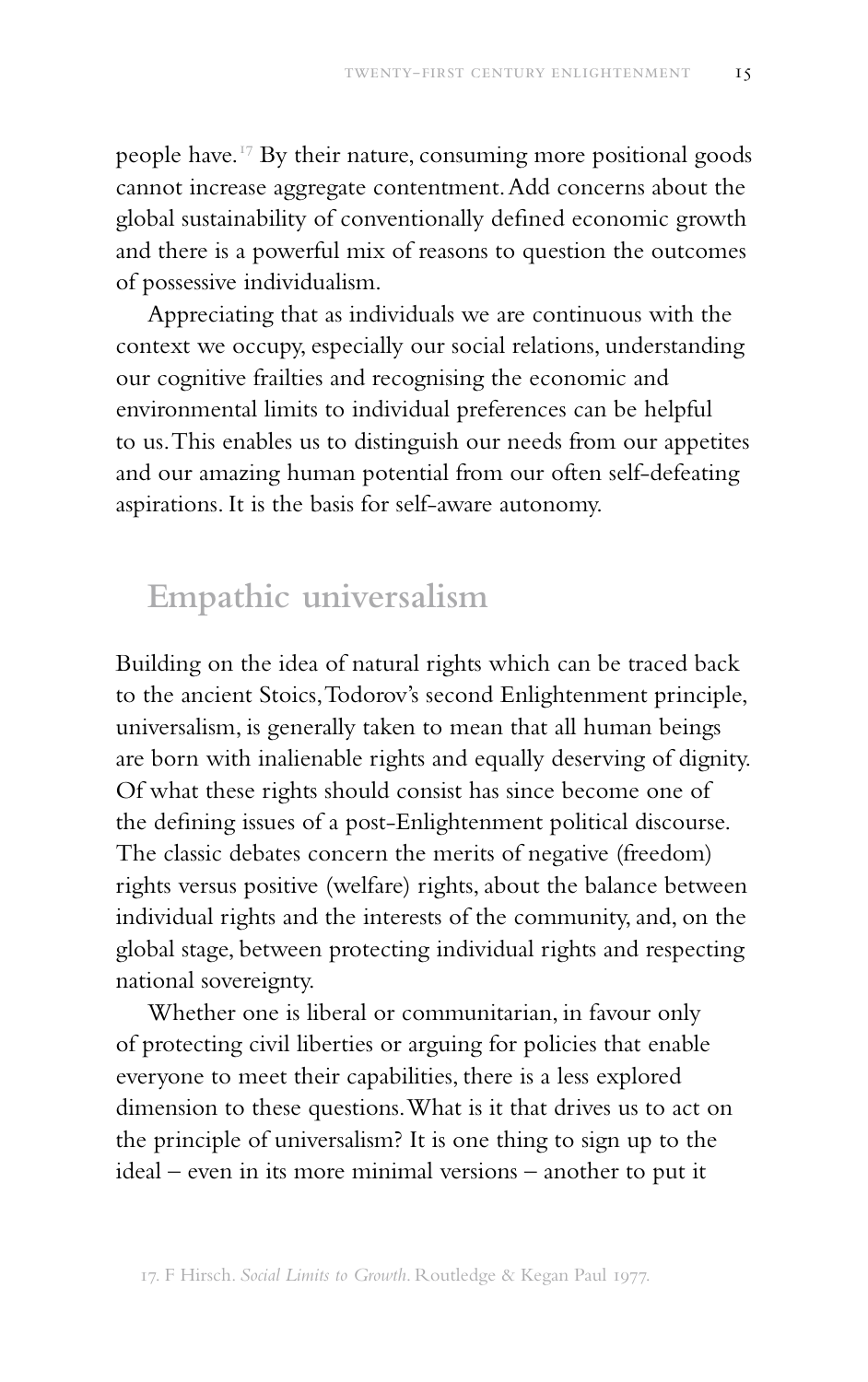into practice, particularly when this requires us to make sacrifices or when those whose rights are denied or threatened are distant and different. The emotional foundation for universalism is empathy. This is an argument every secondary school child will recognise from their study of *To Kill a Mockingbird*. Writing at the dawn of the struggle for civil rights, Harper Lee has Atticus Finch say to Scout: "You never really understand a person until you consider things from his point of view – until you climb inside of his skin and walk around in it".18

Empathic capacity is also a core competency for twentyfirst century citizens. There have been many attempts to predict the path of human development once we have met our basic material needs and moved beyond the allure of consumerist individualism. The highest stages usually involve a deeper level of self-awareness and self-expression. The classic model is Abraham Maslow's hierarchy of needs topped by the concept of selfactualisation, which he described in these terms: "The intrinsic growth of what is already in the organism, or more accurately of what is the organism itself . . . self-actualization is growthmotivated rather than deficiency-motivated".19 Those deemed to have self-actualised are said to have certain key characteristics foremost among which are that they embrace reality and facts rather than denying truth; they are spontaneous, they are interested in problem solving, and – most significantly for this part of my argument – they are accepting of themselves and others and lack prejudice.

Another perspective is the idea of self-authorship developed by developmental psychologist Robert Kegan.<sup>20</sup> Using a similar framework to Jean Piaget's pioneering work on child cognitive development, Kegan's masterwork is *The Evolving Self*, in which he describes the stages of psychological development,

18. L Harper. *To Kill a Mockingbird*. HarperCollins 2002 [1960].

19. A Maslow. "A Theory of Human Motivation," originally published in the *Psychological Review* in 1943 is available online: http://psychclassics.yorku.ca/ Maslow/motivation.htm

20. R Kegan. *The Evolving Self: problem and process in human development*. Harvard University Press 1982.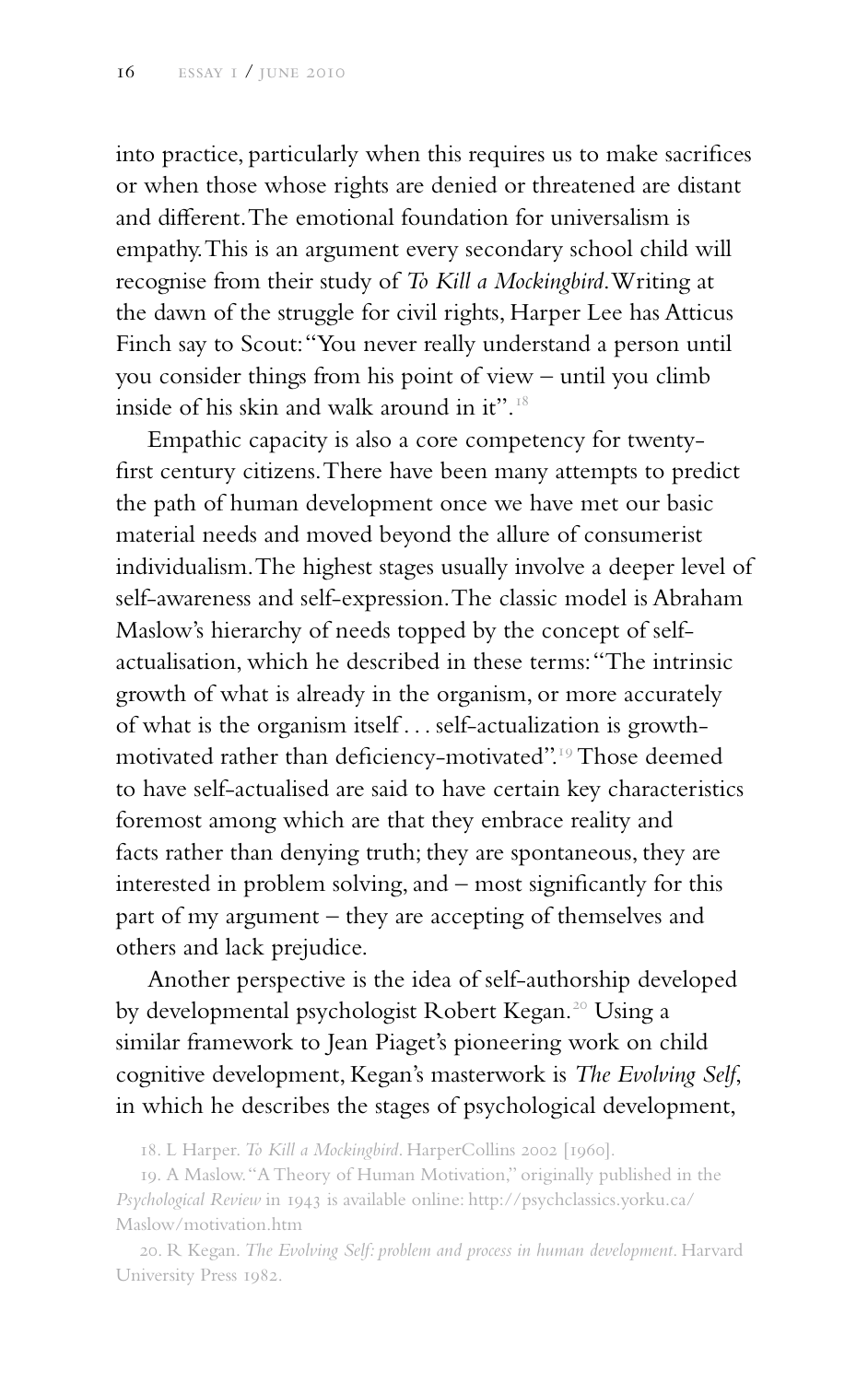each subsuming the one before, which take place not just in childhood but throughout life.

Kegan argues not just that we should aspire to greater selfawareness but that we need to reach a higher, more empathic, level of functioning to meet the practical requirements of twenty-first century citizenship. In particular, successfully functioning in a society with diverse values, traditions and lifestyles "requires us to have a relationship to our own reactions, rather than be captive of them". Kegan writes of an ability to "resist our tendencies to make 'right' or 'true' that which is merely familiar and 'wrong' or 'false' that which is only strange". In a 2002 overview of survey evidence for the OECD, Kegan concluded than only one in five people across the world have achieved the competencies necessary for what he termed a 'modernist' or self-authoring order of consciousness.<sup>21</sup>

Of all the attributes which we might seek to nurture in modern citizens – living as they do in the more diverse communities that make up our more interdependent world – the one that matters most is our innate capacity for empathy. The good news is that there is every reason to believe we can expand empathy's reach. Despite major departures from the trend, most terribly in the twentieth century, the history of the human race has been one of diminishing person-to-person violence. Before the Enlightenment era, for example, mutilation and torture were conventional punishments for minor misdemeanours that would today receive a fine. A detailed search of municipal records by the criminologist Manuel Eisner found the rate of killing has subsided from one in a thousand a year in the Middle Ages to one in one hundred thousand in modern Europe.<sup>22</sup>

Since the advent of modern civil rights we have seen a revolution in social attitudes towards race, gender and sexuality.

<sup>21.</sup> R Kegan. *Competencies as Working Epistemologies: ways we want adults to know*. Paper presented to the OECD Definition and Selection of Key Competencies Symposium.

<sup>22.</sup> M Eisner. "Modernization, Self-Control and Lethal Violence: the long-term dynamics of European homicide rates in theoretical perspective," in *The British Journal of Criminology* 41:618-638 (2001).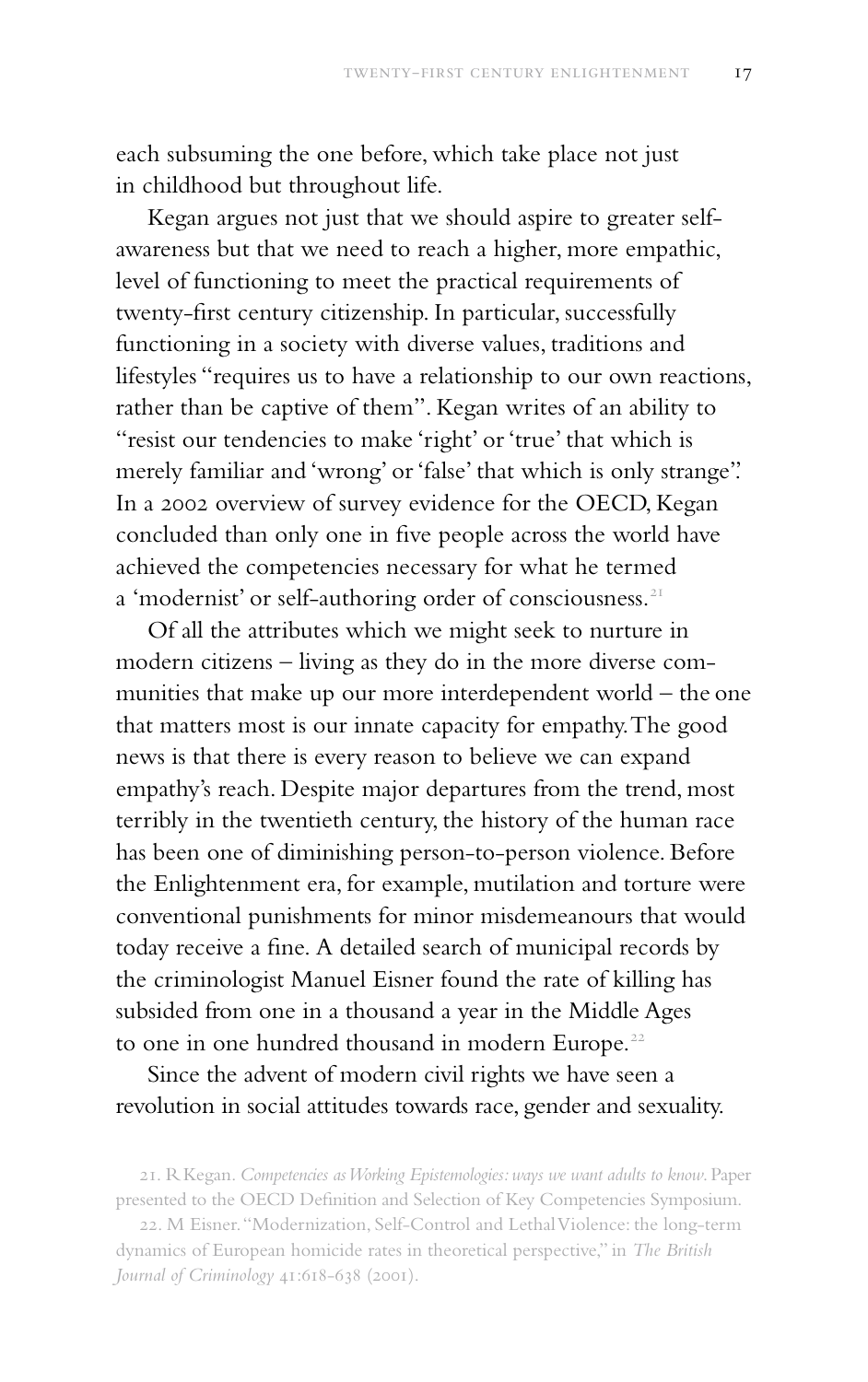Furthermore, modern real time global media have brought the suffering of distant people into our living room and contributed to the emergence of global state and philanthropic agencies now committed to the ambitious Millennium Goals. The opportunities for us to put ourselves in others' shoes have grown exponentially. Immigration, emigration, foreign travel, global culture and communication all provide us with reasons and opportunities to appreciate our similarities and respect our differences.

But there are reasons to ask whether, just at the time when we need it to accelerate, the process of widening human empathy has stalled. After four decades of post-war progress, levels of inequality have risen across the rich world. Tensions between different ethnic groups persist and have taken on new dimensions. In Europe, the US and the UK anti-immigrant sentiment seems to have grown, arguably reflecting a failure by policymakers to balance the imperatives of globalisation with the empathic capacity of those – usually disadvantaged – communities most affected by change. Although crime has fallen in the UK in recent decades, there is a pervasive and violent gang culture amongst teenagers in poor areas. There are concerns about trends suggesting young people live more in the virtual and online world than the face-to-face one. The more competitive nature of modern society may also have an impact. In June 2010 a paper to the American Association of Psychological Science aggregated information from studies of 14,000 college students and found a marked and growing decline in empathy in comparison to the late 1970s. $23$ 

On the bigger stage, despite our greater awareness, and the proud recent record of our own country, the proportion of the rich world's wealth dedicated to tackling global poverty is still disappointing. Most concerning of all is the failure to develop global agreements and systems of governance. Despite the growing interdependence of the world, national interests still

23. Research conducted at the University of Michigan and presented to the American Association of Psychological Science. See "Empathy: college students don't have as much as they used to, study finds," *ScienceDaily* May 2010.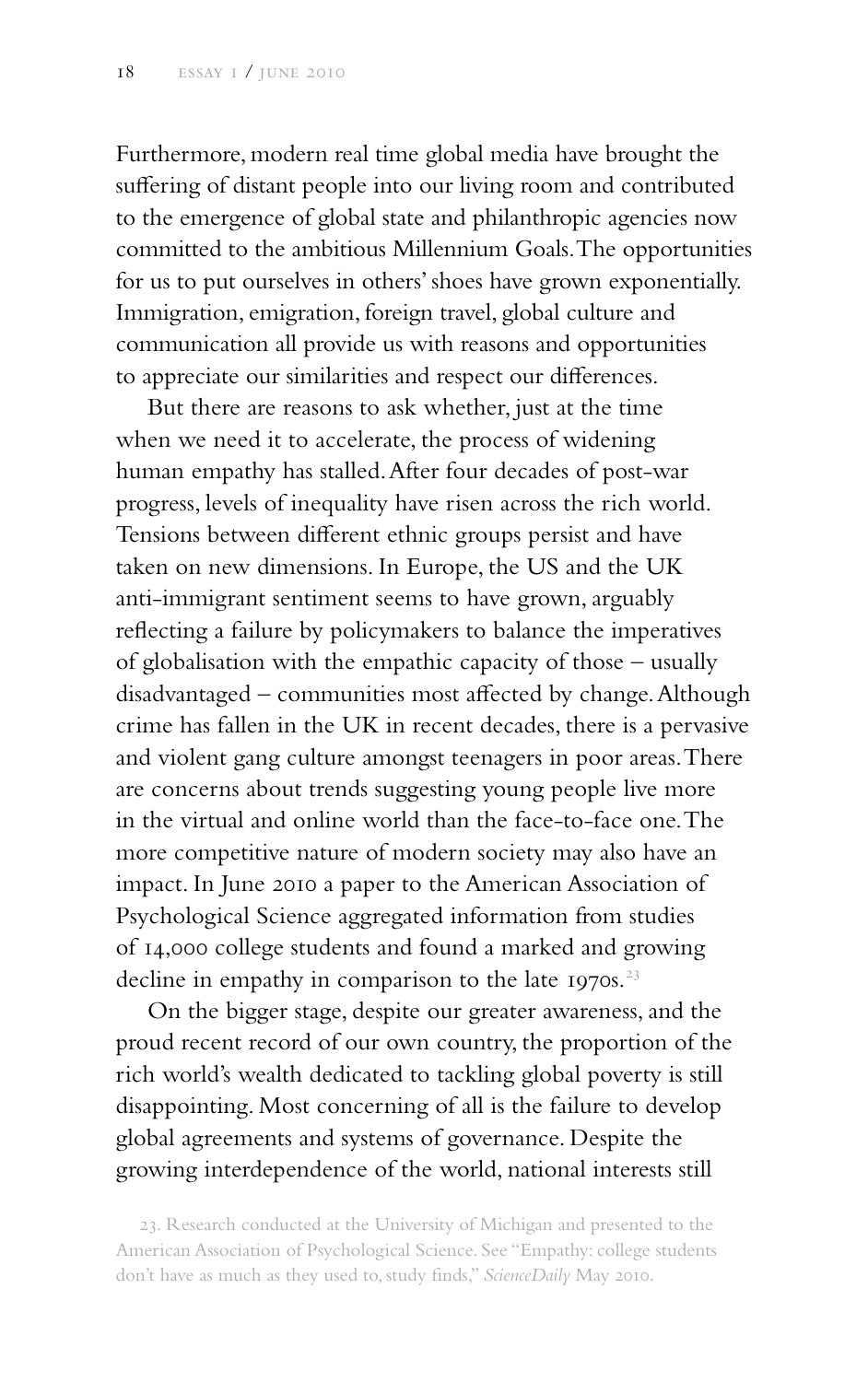dominate over international concerns. This shows no sign of changing. The eminent development economist Paul Collier recently told an RSA audience that the institutions of global governance are weaker now than twenty years ago.<sup>24</sup>

Politicians will freely admit that the main impediment to cementing stronger global arrangements is nationalist sentiment at home. The stock of global empathy upon which democratic leaders can draw has to grow if we are to make arrangements and reach agreements which put the long-term needs of the human race ahead of short-term national interests.

Where does empathy come from and how is it manifest? It is a reasonable hypothesis that those most relaxed about outsiders in their midst would also be those most inclined to be sympathetic to the plight of strangers far away. But the chain of connections linking inter-personal, communal and global scale empathy is complex. We need to understand more about the relationship between in-group and out-group empathy, and between personal development and empathic capacity.

In relation to the individual, John Bowlby's attachment theory revolutionised thinking about early childhood development, showing the significance for the development of personality of the relationship between the child and closest carer, usually the mother.<sup>25</sup> As Sue Gerhardt puts it:

*Our peculiarly developed social sense involves a constant interplay between self and other. There is always a dual process going on, looking inwards and identifying our own feelings, but also looking outwards and trying to understand others.*<sup>26</sup>

#### Empathy can be seen as the emotional force projecting Kegan's self-authoring personality onto the world, both in

24. P Collier. *The Plundered Planet: how to reconcile prosperity with nature*. Allen Lane 2010.

25. See for example R Bowlby and P King. *Fifty Years of Attachment Theory: recollections of Donald Winnicott and John Bowlby*. Karnac Books 2004.

26. S Gerhardt. *The Selfish Society: how we all forgot to love one another and made money instead*. Simon and Schuster 2010.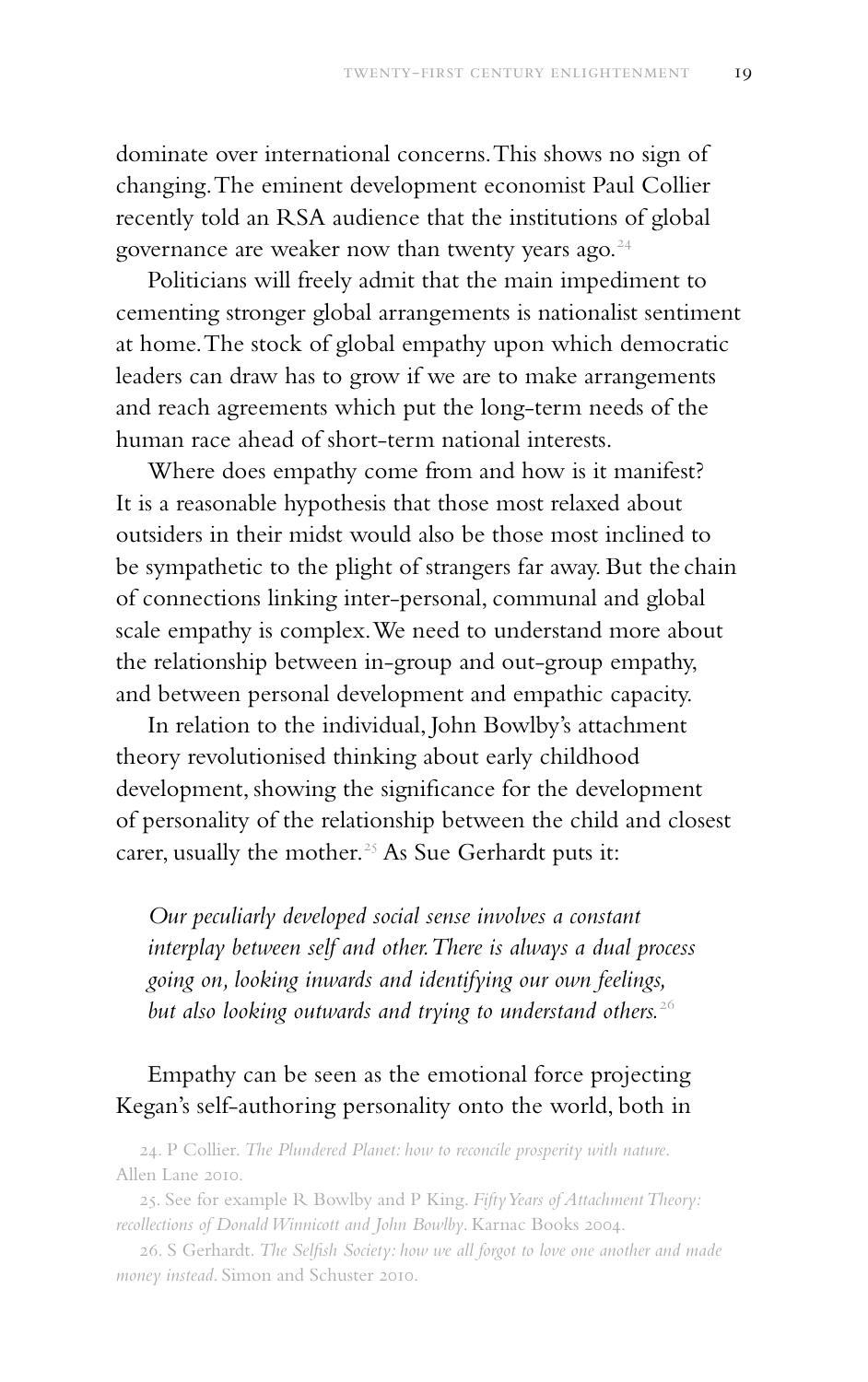the form of social competencies suited to the demands of modern society and as values compatible with furthering global universalism.

Recognising the importance of empathy to the individual and the group does not necessarily mean supporting a specific policy programme. Just as the original Enlightenment spanned a range of political projects from free market economics to radical egalitarianism, so advocates of the cosmopolitanism of global markets may make as strong a claim to be promoting empathic capacity as those who argue for economic redistribution. However, the emphasis on empathy does push some items up the agenda.

For example, we should applaud the growing focus of public policy on the very early years of children's lives when empathic personalities are formed, and favour approaches to child rearing which place the development of emotional attachment centre stage. A stronger recognition of empathic capacity as a core capability for modern citizens would also influence the design of institutions – public, commercial and civic – and public places, including the online world. It would provide a case for public investment in art and culture which might transcend the sterile debate between art's intrinsic and instrumental benefits.

Treating empathy as a precious resource might place the slippery debate about the impact of media representation and commercial culture on a firmer footing. One of our most important social achievements in the post-war era has been to make prejudice on grounds of race, gender, sexuality and physical disability less acceptable. Yet while it is generally frowned upon to judge people on these grounds, we appear to have transferred our weakness for disparaging others to new targets. Feckless parents, teenage yobs, asylum seekers, welfare scroungers are among the preferred victims of newspaper owners, editors and journalists who know that indignation sells and who see this not as a temptation to be resisted but an opportunity to be exploited. The modern news media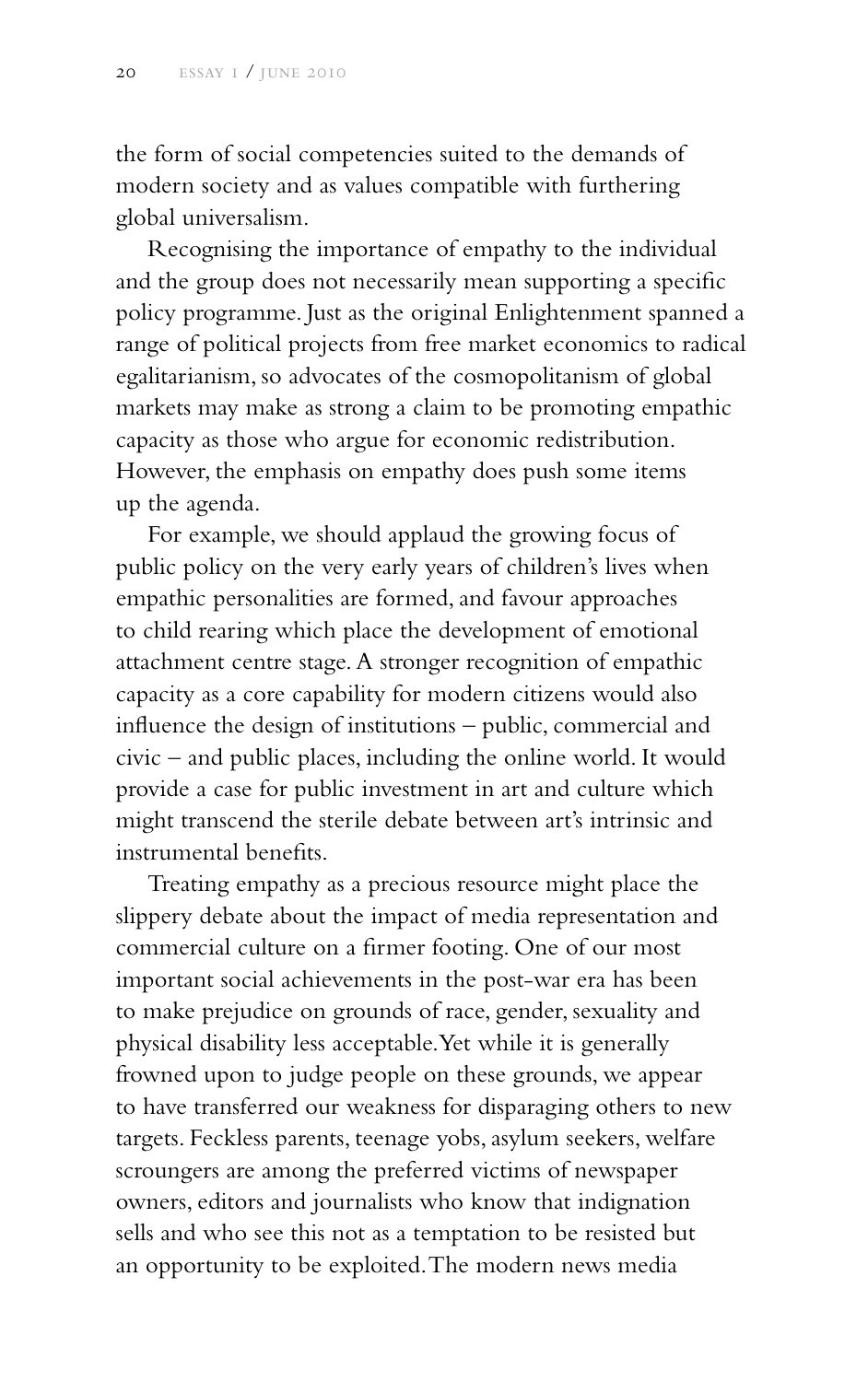often feel like a disorganised conspiracy to maintain the populace in a perpetual state of self-righteous rage. Headlineseeking politicians have been only too willing to join in.

We need to distinguish the healthy activity of disagreement from the unhealthy habit of disparagement. It is perfectly possible, for example, to believe in tough controls on illegal immigration while at the same time acknowledging that those who cross the world in the hope of security and the chance of a better life are doing exactly what we would do in their parlous circumstances. The systematic disparagement of people we deem unlike us may be a way of making a weak argument seem stronger but it undermines reasoned debate and saps our empathic capacity.

Also, it is surely reasonable to ask what effect the form and content of modern electronic communication is having on young people and their capacity for real world connection. There are eloquent advocates of the creative content and innovative potential of video and online gaming, but this needs to be set against the unknown consequences of children spending long hours alone shooting virtual adversaries. As Susan Greenfield has hypothesised:

*If the screen culture creates a world dominated by sensation and process rather than by content, significance and narrative, it may well be that those playing computer games have brains that*  adjust appropriately.<sup>27</sup>

Evgeny Morozov has argued that the impact of new technology on social relations is neither neutral nor is it useful to generalise.<sup>28</sup> Applications have particular impacts flowing from the complex and unpredictable interaction of their specific functionality with the context in which they are adopted. If we are concerned about the factors shaping the empathic capacity

<sup>27.</sup> S Greenfield. Speech to the House of Lords, 20 April 2006.

<sup>28.</sup> E Morozov. "The Internet in Society," speech at the RSA, September 2009. See http://www.thersa.org/events/vision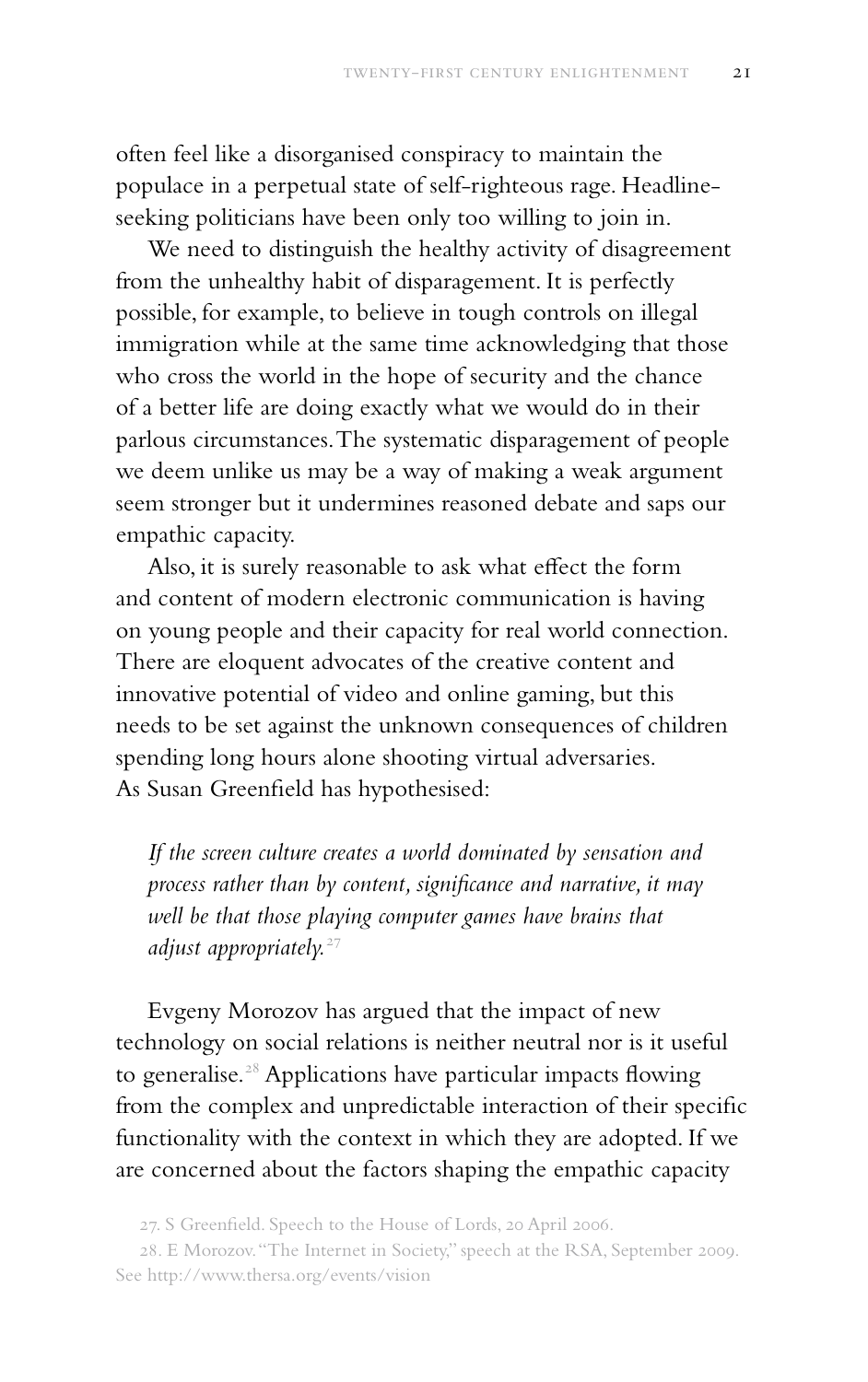of future generations we should be willing, at least, to ask searching questions about the social experiment now taking place in the bedrooms of millions of young people.

To cope with social diversity, global interdependence and environmental risk we need to go further with the principle of universalism. For example, as Adair Turner has said, any long-term settlement on greenhouse gas emissions will have to find a way to honour the principle that every citizen has equivalent rights and obligations in relation to the limits of the environment.<sup>29</sup> We are used to the idea that education is the most valuable resource for a global knowledge economy; the stock of human empathy is just as important to achieving a peaceful, just and sustainable world society.

## **Progress and ethics**

I have suggested that twenty-first century enlightenment might involve developing the ideal of autonomy by arguing for a deeper self-awareness and a recognition of what is involved in living lives to the full. It might also require a new emphasis on expanding and deepening empathy as the foundation for universalism. But even a more self-aware and empathic citizenry will still face dilemmas and differences of opinion.

Todorov describes the third Enlightenment principle as "the human end purpose of our acts".<sup>30</sup> In other words, the basis for social arrangements should be what increases human happiness and welfare not what might be dictated by tradition, the words of gods or the whim of kings.

But if gods and kings are not to decide what is right for us, how are we to make those decisions? The utilitarian answer lies in maximising human happiness (bearing in mind the need to protect individual autonomy). If progress is measured by the

29. A Turner. *The Economics of Climate Change*. Sustainable Development Commission 2007. 30. Todorov. *Op cit*.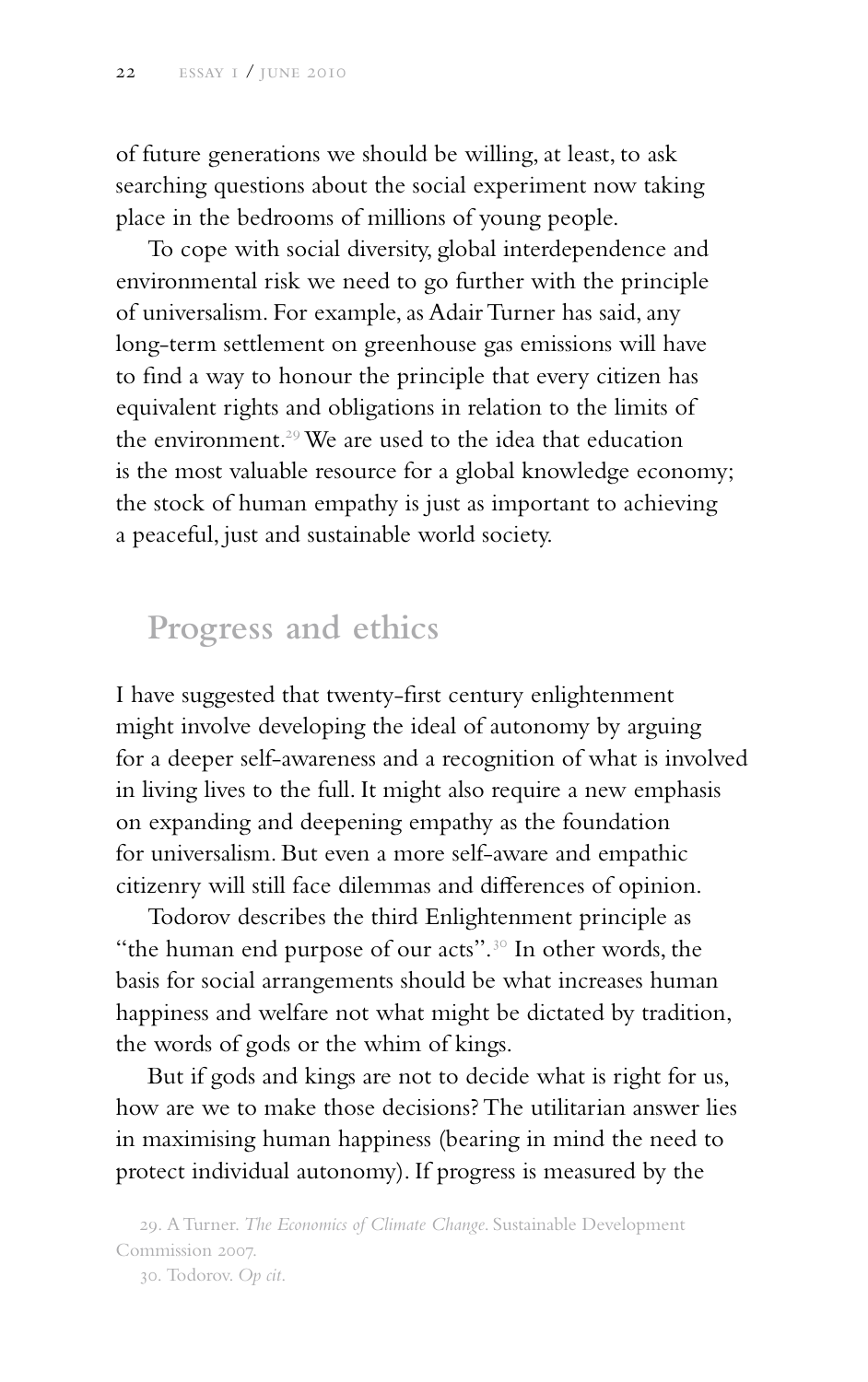increase in human welfare there is little doubt that we have succeeded since the Enlightenment. The poorest citizens of the developed world now have better health, longer life spans and many more resources and opportunities than those who would have been considered well-off two centuries ago.

But sometimes it feels as though the humanist equation that progress should be designed to increase happiness has undergone a subtle but important shift into the assumption that pursuing progress is the same as improving human welfare. The success of the Western post-Enlightenment project has resulted in a society like ours being dominated by three logics: of scientific and technological progress, of markets, and of bureaucracy. The limitation of the logic of science and of markets lies in an indifference to a substantive concern for the general good. If something can be discovered and developed it should be discovered and developed. If something sells then it should be sold. The problem with the logic of bureaucracy, as Max Weber spotted over a hundred years ago, is its tendency to privilege procedural rationality (the rationality of rules) over substantive rationality (the rationality of ends).<sup>31</sup>

Sometimes these logics clash, often they reinforce each other. While there is little doubt that markets have become more competitive, competition has also come to dominate so many other spheres of society. In politics and in the media (including the public service media) you will hear time and again the abandonment of principle being excused in the face of the pressure to compete for power, votes or audience share. I work in the voluntary sector, which might be thought of as a haven from competitive values. Not a bit of it. Charities compete for philanthropy, they compete for government contracts and they compete for media profile. From the hedge fund to the NHS internal market, from the *XFactor* to the Turner Prize, the imperative of competition has become all pervasive.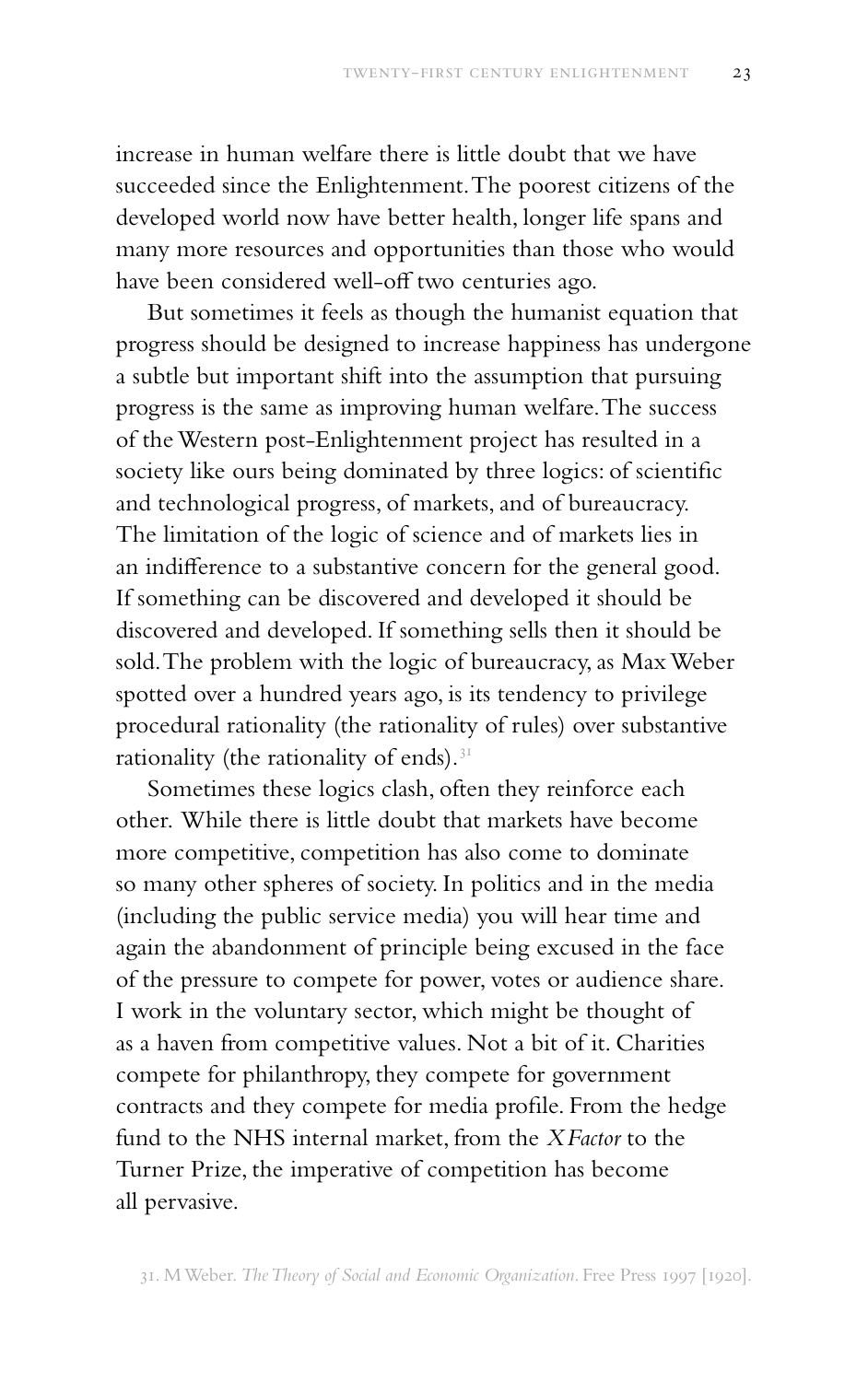The acceleration of change and the evident power of markets make competition more intense and pervasive. More and more organisations are gripped by a spirit of bureaucratic competitiveness and there is one overriding rule; whatever helps the organisation to compete successfully is right. The decision somewhere in the multinational organisation BP to drill for oil a mile below sea, despite apparently having no guaranteed way of dealing with a possible leak, could be seen to combine the logics of technological progress, bureaucracy and competition.

It is in this context that the twenty-first century enlightenment demands a reassertion of the substantive and ethical dimension of humanism. If we deny that the question 'what should be the human ends of our acts' is essentially ethical, we are in danger of two errors: failing to recognise that the rationalising logics of progress themselves rely on this kind of reasoning, and denying the place of ethical motivation in human nature.

More consequentially, a utilitarian or incurious approach to human progress leaves us without a framework through which we can inquire more deeply into what kind of future we want. Is it one where we continue to accept the exclusion of so many people at home and abroad from the opportunity to reach the potential the modern world has to offer them? Is it to be a world where so many feel that the shape of their lives is dictated not by the ideal of a life fully lived but by social convention or economic convenience? Why should we cram education into the first quarter of life, juggle work and caring (first for children, then for parents) in the middle half and then suffer second-class status and fear of neglect in the final quarter? So powerful are the logics of progress that it can come as a shock to be reminded that as well as lacking all our modern comforts, citizens of pre-industrial periods also enjoyed many things we might envy: shorter working hours, more festivals and parties, stronger community and family bonds, for example.

The train of progress hurtles down the tracks with us as its passengers. Whether we have good seats or bad, whether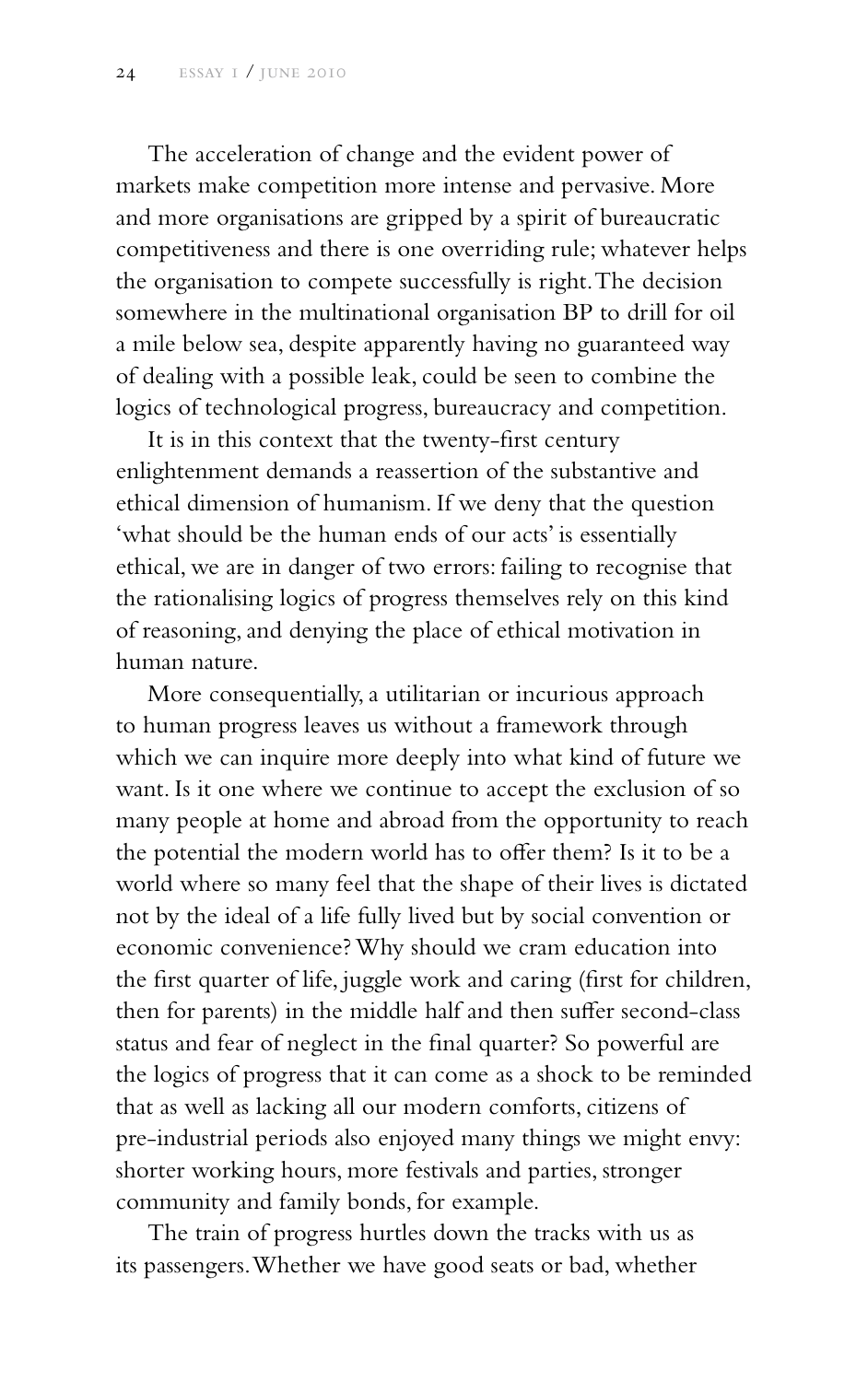we enjoy or complain about the view, it rarely feels as though it is us setting the destination. Rationality can tell us how best to get from A to Z but without deeper reasoning we cannot decide where Z should be. David Halpern reports that the Danes are the happiest people in the world not only because of their material circumstances but because they say what matters most in life is good relationships. In contrast, the most miserable nationality, the Bulgarians, say money is the key to happiness. Living the good life may be as much about what you aim for as what you achieve.

Each person's ethical framework reflects their socialisation and the cultural norms around them, but ethical thinking is also part of our human nature. Recent research from the Yale University Infant Cognition Center has found that even before they have developed speech, infants make rudimentary moral judgements.<sup>32</sup> In one experiment babies between six and twelve months old watched a simple coloured geometric shape – for example, a red circle with eyes – try to climb a slope. When other shapes intervened, apparently either helping or blocking the circle, the children's responses showed a clear preference for the helping shapes. Professor Paul Bloom who leads the research team at Yale says: "There is a growing body of evidence that supports the idea that perhaps some sense of good and evil is bred in the bone".33

Our ethical instincts are deep rooted but do not necessarily conform to rationality. The evolutionary biologist Marc Hauser has conducted a massive global online survey of moral judgements.34 He argues that certain quite subtle moral distinctions appear to be 'hard-wired' in human beings. For example, when faced with a passenger train carriage heading

32. K Wynn. "Some innate foundations of social and moral cognition," in P Carruthers, S Laurence and S Stich (eds), *The Innate Mind: foundations and the future*. Oxford University Press 2008.

33. P Bloom quoted in "Six months old and he can tell good from evil," in *The Times*, 9 May 2010.

34. M Hauser. *Moral Minds: how nature designed our universal sense of right and wrong*. Ecco 2006.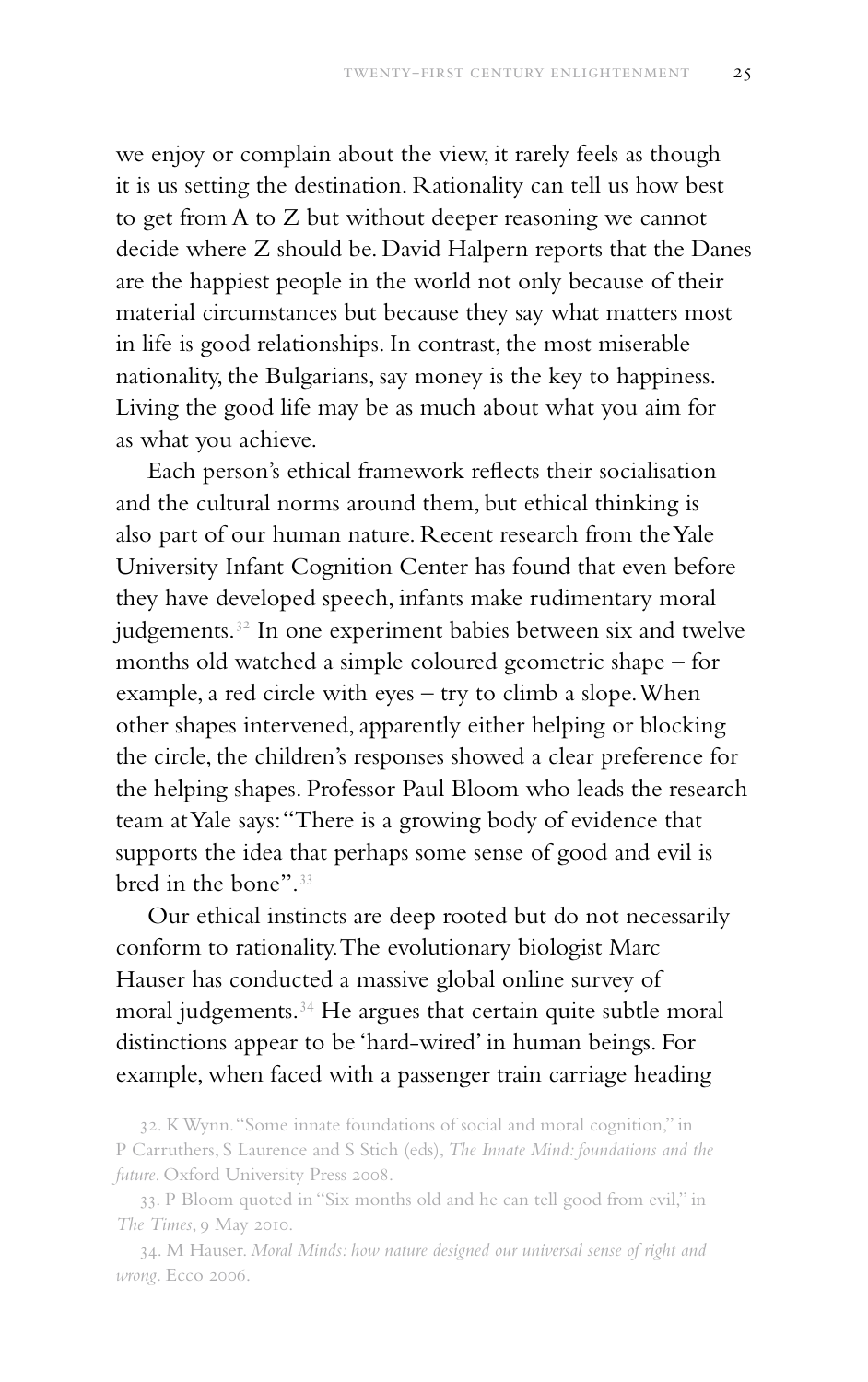for disaster, people from all countries and all cultures are willing to redirect the train down another track at the expense of a single person on the line but much less inclined to stop the train by pushing someone onto the track.

Religious believers have no difficulty with the idea that we are born with a predisposition to ethical judgements. Despite the predictions of many Enlightenment thinkers, religious faith has not declined in the face of scientific rationalism. Indeed it is predicted that by 2050 four out of five of the world's citizens will be religious believers. But before the rest of us scorn the irrationality of faith, it is worth considering what drives our own attitudes. As anthropologist Scott Atran has shown, all human beings have sacred beliefs, those which are beyond rationalisation and to which, if we are offered incentives to abandon them, we tend to adhere even more strongly.<sup>35</sup> The difference between believers and non-believers lies not in adherence to the sacred but that the latter tend to claim their beliefs have a stronger objective basis. But do these rational faiths really have a greater intrinsic claim to validity? We may scorn a religious belief in the sanctity of human tissue reflected, for example, in concerns about stem cell research, but argue the categorical status of individual human rights. However, versions of the former belief predate the latter by millennia.

Having acknowledged that ethical beliefs are part of our human nature – as human as the urge to compete or acquire – we need also to recognise that the powerful logics of progress are themselves dependent on ethical values. Put at its simplest, markets rely on trust, bureaucracies on duty and scientific progress on collaboration. Indeed, as life becomes more complex and fast moving, and using external regulation to shape behaviour consequently more onerous and less effective, our reliance on benign motivation becomes greater. Regulation is one of those highly contradictory areas of public opinion; we think there is too much of it in general but are inclined

35. S Atran. *In Gods We Trust: the evolutionary landscape of religion*. Oxford University Press 2002.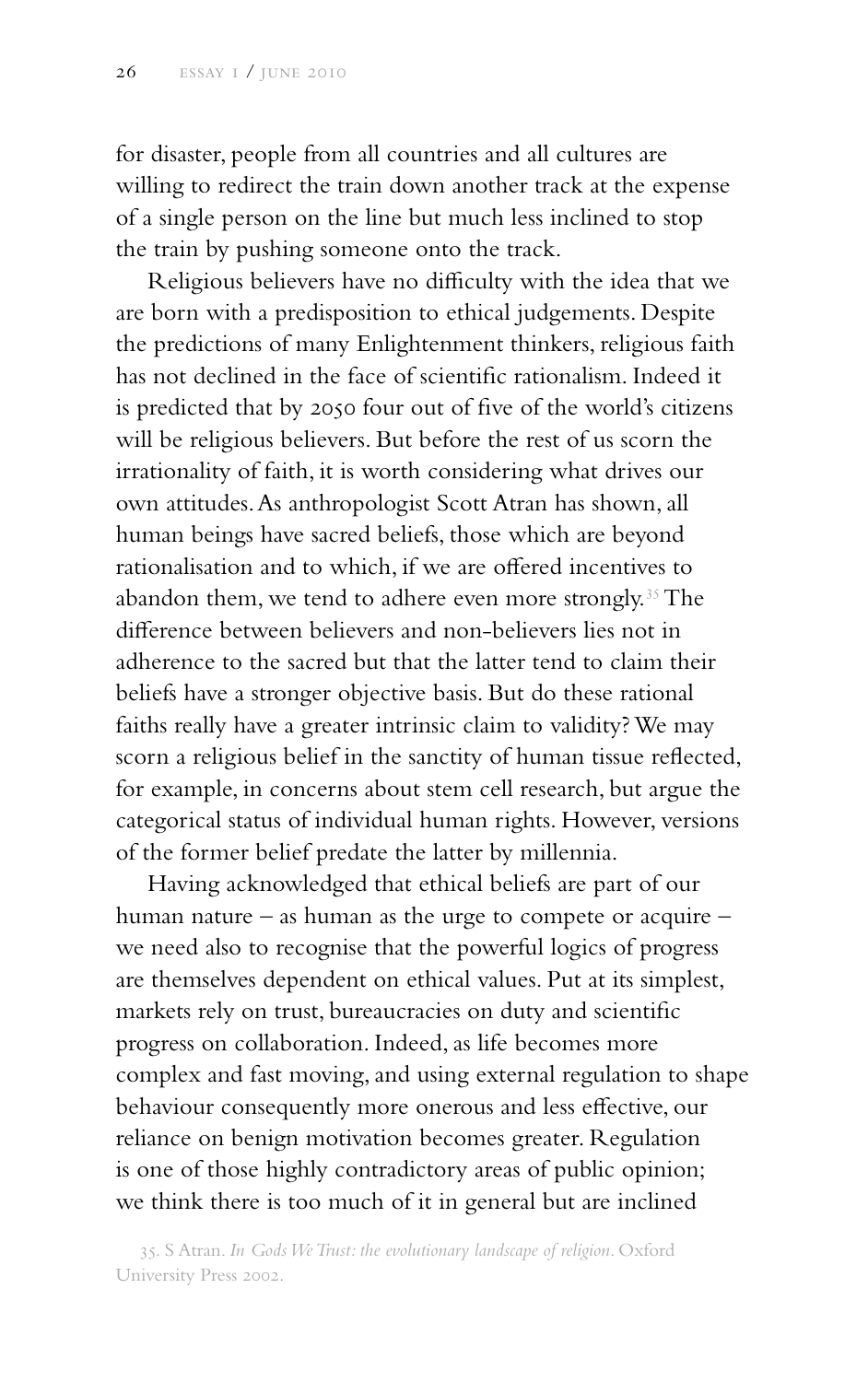to demand more in the face of specific risks, however small. Of course, we need the right regulatory frameworks for global commerce and controversial areas of scientific experimentation, but to rely on regulation as the way of ensuring we do the right thing is like trying to turn a clay pot by following a rule book. Just as a potter relies on skill and a sense of the aesthetic to shape the spinning clay, so we need business people, public servants and scientists who have internalised the tenets of ethical practice.

None of this is to claim that people have become more or less ethical; such a judgement would depend on which aspects of behaviour were being examined. The concern is that the powerful logics of modernity may be making it harder to acknowledge our intrinsically ethical nature and to find ways of talking about substantive differences in aims and values. Despite all the good things about a society like ours, perhaps because of them, such considerations often seem marginal, or even inappropriate, to vast swathes of activity. There may be a parallel with the late Victorian attitude to sexual appetite. Just as sexual repression spawned hypocrisy and vice in the nineteenth century, so the suppression of ethical discourse leads to the strange coincidence, remarked on by Edward Skidelsky, of an era which combines social tolerance and cultural relativism alongside an almost continuous drum beat of public indignation against everyone from bankers and celebrities to welfare cheats and immigrants.<sup>36</sup>

Restating the intrinsic importance of substantive and ethical considerations in shaping our commercial, political and scientific goals and methods will not provide us with simple answers, but such considerations should more often be part of the question. How can we make it easier to ask 'is this the right thing to do'? In my life in politics, in voluntary organisations and on the boards of private companies, too often I have to admit, the question would have seemed at best gauche or shallow, and at worst subversive. This isn't because I have been around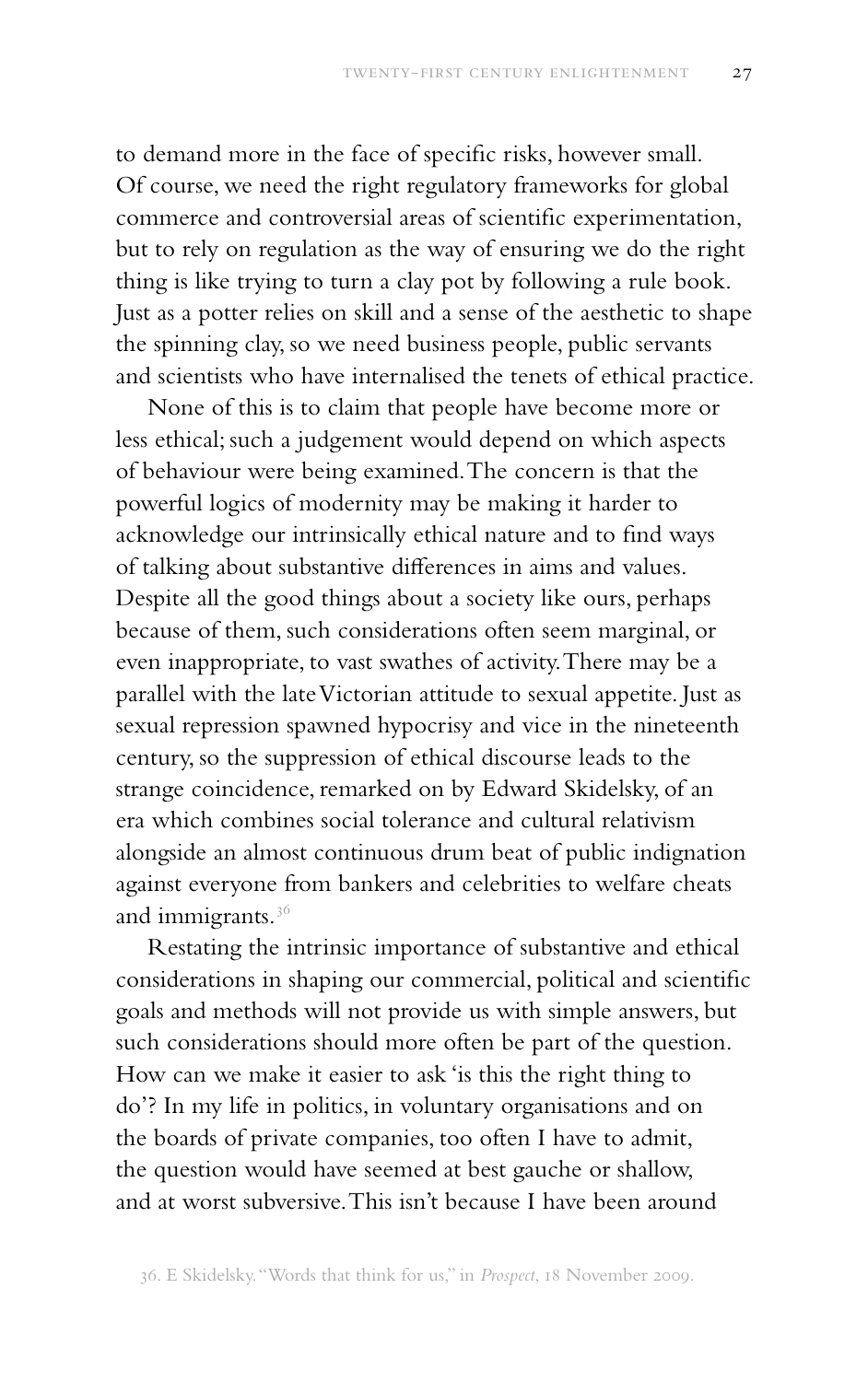bad people but because the prevailing culture either treated such considerations as irrelevant or, more often, assumed they were sufficiently addressed by the pursuit of the organisation's competitive aims.

As Todorov says: "Our time has become, in many respects, one of forgetting ends and sacralizing means". Superficially, ethical differences may look like a threat to social harmony or organisational coherence. In fact, recognition and respect for difference is the foundation for an enduringly cohesive society and a strong basis for innovative thinking. Indeed, theories of plural rationality, such as those based on the work of anthropologist Mary Douglas, argue convincingly that fundamental differences in attitude to power and change are not only endemic in all organisations – from families to governments  $-$  but feed off each other.<sup>37</sup> Resolution is impossible, but the recognition of difference can enable 'clumsy' but creative solutions.

Mature, substantive and ethical discourse is the foundation for multiculturalism, for mutual respect and for the possibility of conflict resolution; all vital in the twenty-first century. And as we face tough policy dilemmas, a recognition that legitimate differences are about ends and ethics is necessary for an authentic and engaging politics; an enlightenment politics of human ends rather than a technocratic politics of regulatory means.

## **A new humanism**

The leading contemporary historian of the Enlightenment, Jonathan Israel, described it as "a revolution of the mind".<sup>38</sup> The changes in our ways of thinking since the eighteenth century go beyond ideas. It is not only our explicit beliefs that changed but our whole way of thinking about ourselves and the world we occupy; what we might term our consciousness.

37. M Douglas. *Natural Symbols: Explorations in Cosmology*. Routledge 2003. 38. J Israel. *Op cit*.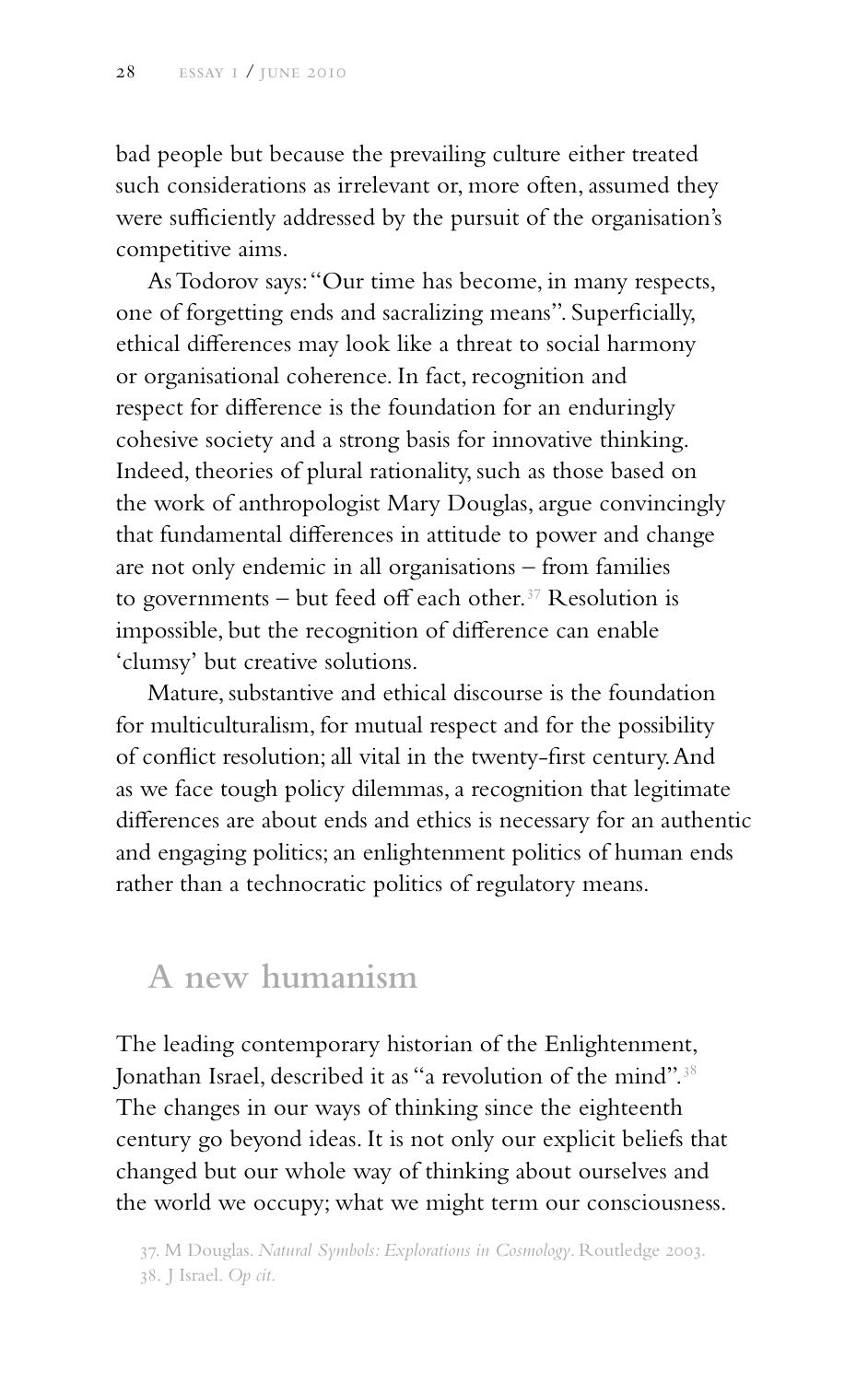Of course, conscious thought and consciousness are neither watertight nor mutually exclusive categories. Our opinions, attitudes, norms, predispositions and social instincts are on a continuum ranging from things which we believe only because of the last information we heard, to assumptions so deeply held that we would find it hard even to imagine believing something else.

For many in the Enlightenment project the aim was not simply to replace one set of beliefs with another. Its champions argued that the nature of the true and the good should not be received wisdom but emerge through reason and open discussion. The sociologist and philosopher Jürgen Habermas argues that the Enlightenment saw the emergence of a public sphere outside the control of church or state.<sup>39</sup> This sphere comprised newspapers, reading clubs, coffee houses and institutions dedicated to discussing and developing new ideas; institutions like the RSA.

The Enlightenment had to struggle against the dogma of religious and monarchical authority, but are there today new dogmas, deeply embedded in our culture and consciousness which we need to find a way to question? That our lives are the story of self-consciously directed individuals, owing our allegiance to the large but exclusive tribe of strangers we call a nation, ever seeking to progress our material interests in a universe governed by knowable rules; this feels natural to us. Not to all of us, not all the time, certainly not in every culture but this is the dominant world view, the one that developing nations tend to adopt and adapt as they modernise. But it is none the less contingent upon a very recent, very particular response to the massive changes that have taken place in human affairs in the most recent fraction of our existence.

While the Enlightenment's advocates contrasted its cool reasoning with mystical fanaticism, Kant was among those who recognised the danger of Enlightenment values becoming their

<sup>39.</sup> J Habermas. Translated by T Burger, *The Structural Transformation of the Public Sphere: an inquiry into a category of bourgeois society*. MIT 1991 [1962].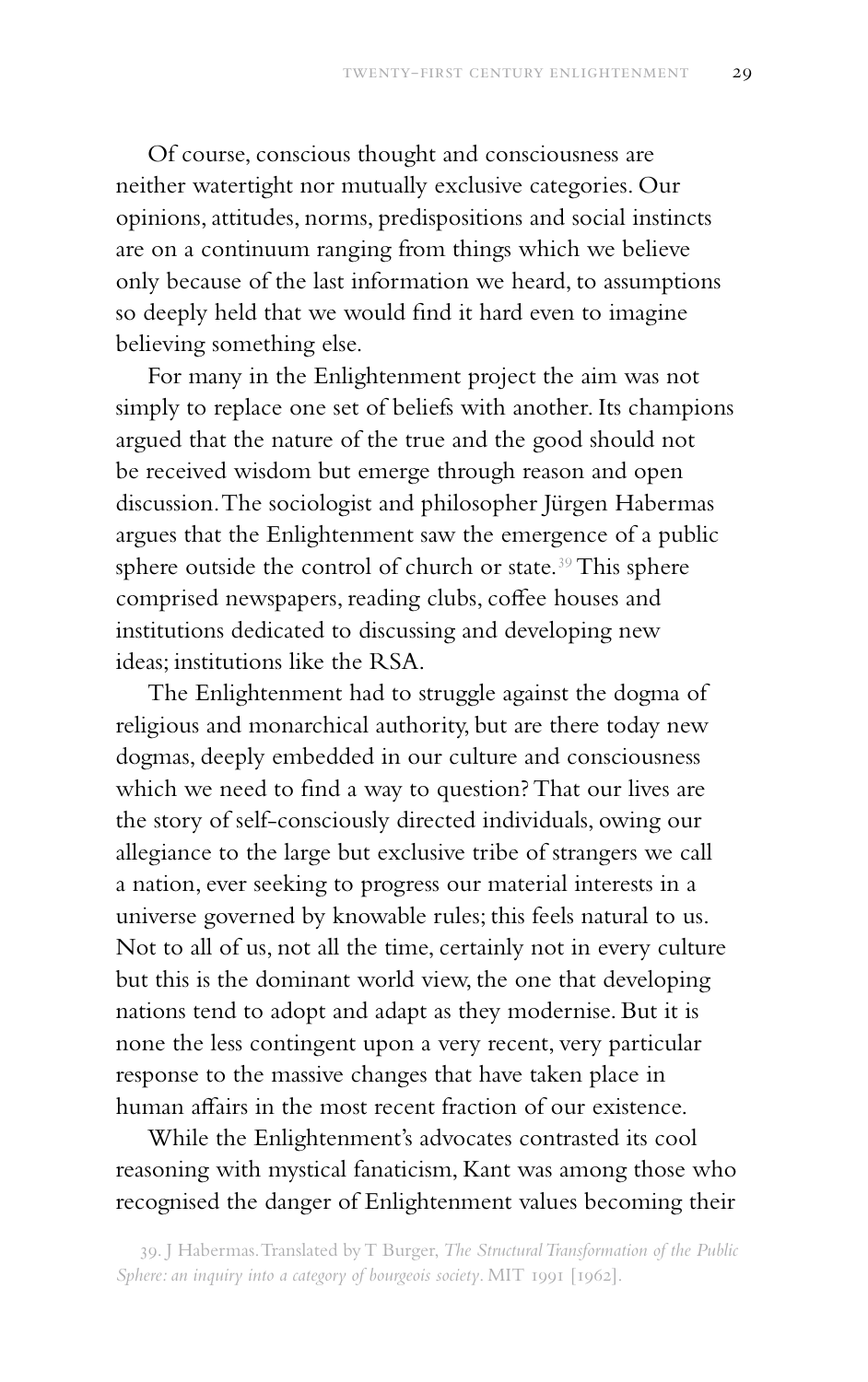own dogma, forgetting the limited and contingent nature of human rationality.40 As Michel Foucault says of Kant's own description of enlightenment: "It has to be conceived as an attitude, an ethos, a philosophical life in which the critique of what we are is at one and the same time the historical analysis of the limits that are imposed on us and an experiment with the possibility of going beyond them".<sup>41</sup>

This essay has explored aspects of the way we now think: the idea that autonomy is sufficiently expressed in a culture of possessive individualism; a failure to acknowledge the importance of the emotional capabilities which incline us and equip us to relate to strangers; and the tendency to see progress as a virtue in itself rather than explore how the forces of progress might best be shaped to enhance human fulfilment. The aim is enlightenment in the general sense, shedding light on deeply held assumptions so that we can question whether they are up to the challenges posed by the coming century.

Epochal change involves a combination of altered circumstances, new ideas and values and transformative technologies. Today we are confronted by the human impact of globalisation and one way or another we have to reconcile human aspiration and the limits of our natural environment. The internet has joined the short list of agriculture, the steam engine and electricity as a profoundly liberating and disruptive technology. The scene is set for a shift of consciousness on a par with the shift of circumstances and technologies.

Copernicus, Galileo and Newton helped lay the ground for the Enlightenment by revealing that the laws of nature didn't conform to the accounts in religious doctrine. Despite the powerful logics of progress and the narrowing of Enlightenment values, might it be insights into human nature which help prompt a twenty-first century enlightenment? Running through this essay is a new take on humanism. It advocates excavating

<sup>40.</sup> E Kant. *Op cit*.

<sup>41.</sup> M Foucault. "What is Enlightenment?" in P Rabinow (ed), *The Foucault Reader*. Pantheon Books 1984.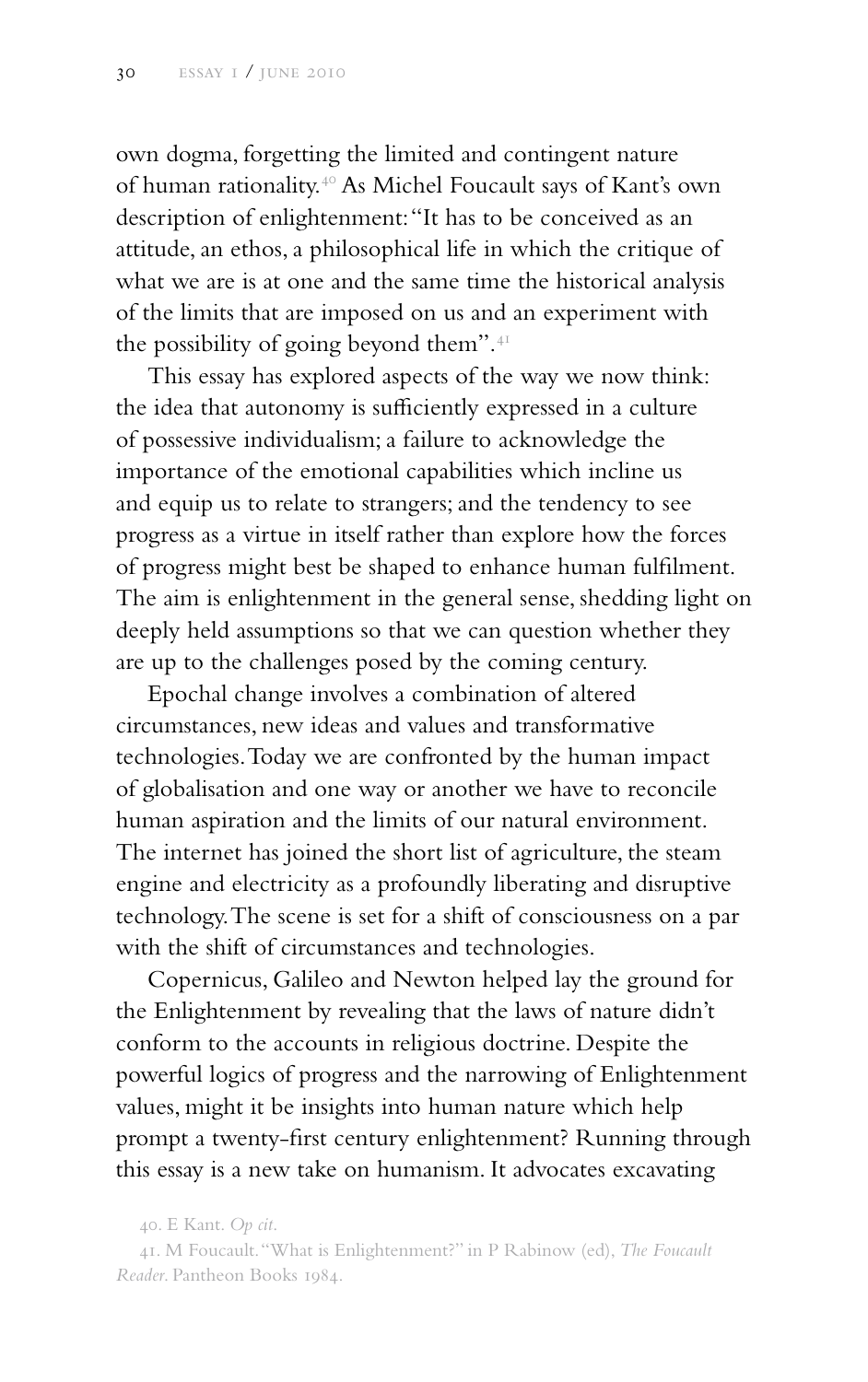and holding up to more critical inspection the logic behind major forces of modernity (science, markets, bureaucracy) while qualifying the powerful experience of consciousness with a deeper sensitivity to our nature as a species. We can know ourselves better. Perhaps we need to.

If so, we will need to see a more reflective public discourse; a revival of a public sphere in which we might debate who we are as social beings, how we should connect to other people and the natural world, how we should adapt and innovate to new demands, and what really matters in life. Just as institutions, like the RSA, created this space in the eighteenth century, so we need new and reformed institutions to create a twenty-first century public sphere and a pluralist, more democratic political system that is open and porous to the currents of debate taking place within wider society.

## **Signposts to twenty-first century enlightenment**

In making the case for new thinking it is important to avoid the temptation of exaggerating today's problems. Enlightenment values have helped make the people of the world wealthier, healthier and more able to choose the life they want. It is possible that we will find solutions to the new challenges the world now faces using the same methods that have got us this far. But the solutions might be smarter and the outcomes might be better if we thought differently.

There are already trends and practices in modern society which appear to align with the principles of twenty-first century enlightenment as outlined in this essay. In no particular order, here are a few.

First, there has been a marked shift in public policy towards a greater recognition of the vital importance of the earliest years of a child's life, the time when their personality – including their capacity for empathy – is most firmly moulded.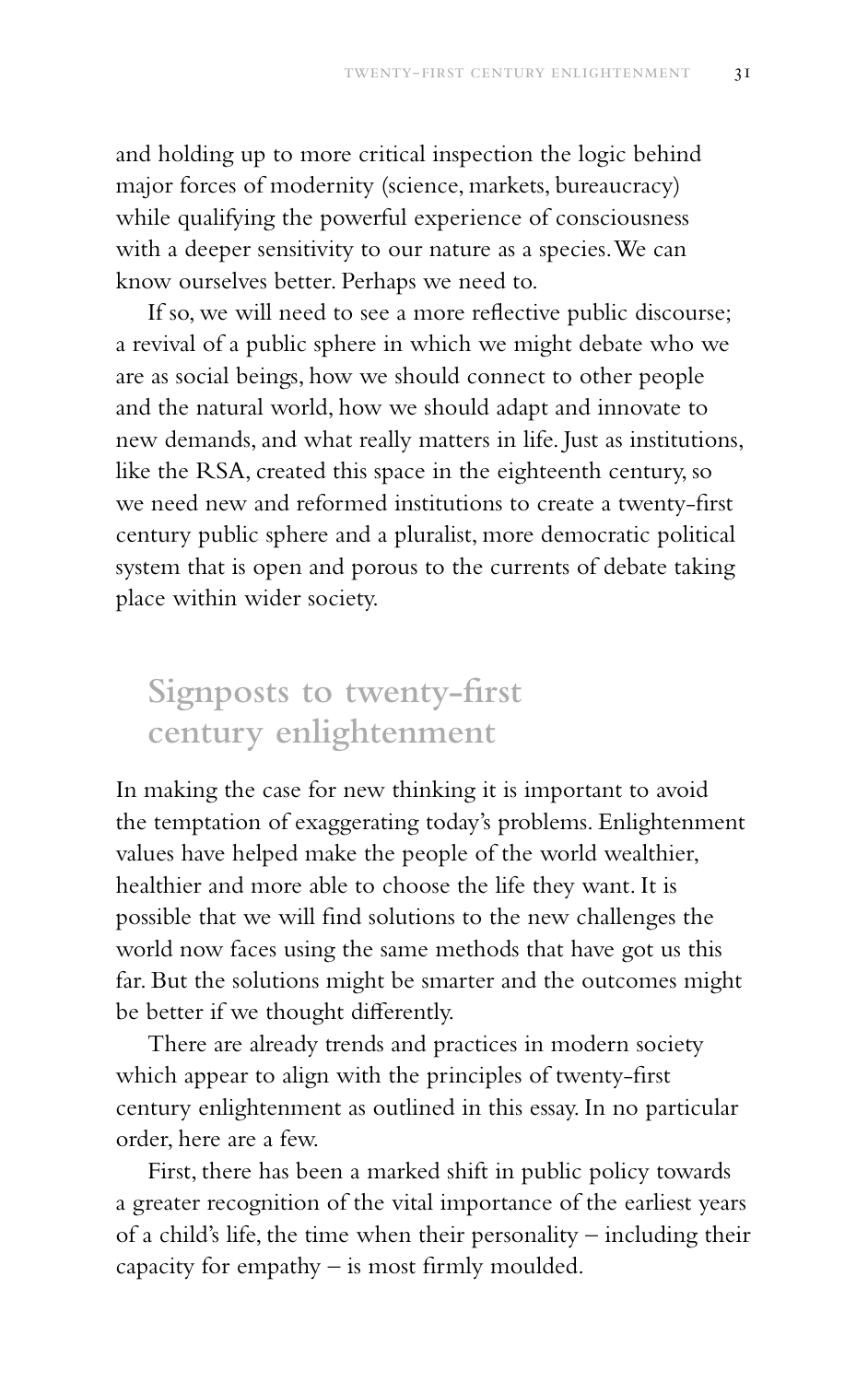Second, there are signs that developed societies are beginning to take mental health more seriously. There may be claims about the emergence of a 'therapeutic state' or concerns that we are letting drug companies pathologise normal human emotions such as sadness, but it is surely a good thing that people develop the same sense of confidence about addressing mental as well as physical well-being. The growth in mindfulness training – a nonspiritual form of meditative practice – is particularly interesting.

Third, after a century of ever greater specialism in academia, a focus on human motivation and behaviour is seeing a new multi-disciplinarity emerge with research spanning disciplines as diverse as neuroscience, economics, anthropology and sociology. This strengthens the chances of developing a more holistic understanding of human nature and strategies for enhancing capability.

Fourth, as well as the continuing pressure on big business to demonstrate a sufficient sense of corporate responsibility, there seems to be a steady increase in the number of people who want to establish what might be called 'social businesses', organisations that combine the spirit of entrepreneurialism with a deep commitment to social purpose. This means more organisations in which the question 'is this the right thing to do' is always relevant.

Fifth, despite the impact of religious extremism and the associated emergence of a strident atheism, greater attention is being paid to the fostering of inter-faith dialogue, a process which involves identifying unifying themes within the great faiths as well as creating the space to talk respectfully about difference and develop collaborative humanitarian projects.

Sixth, with the post-war rise in TV ownership and other domestic comforts, the widely accepted thesis of just a few years ago was that we would continue to retreat into a privatised domestic sphere. Yet, despite the amount of time we spend sitting in front of screens, we have more recently seen an upsurge in collective forms of recreation, everything from rock festivals and art exhibitions to lectures and debates. It seems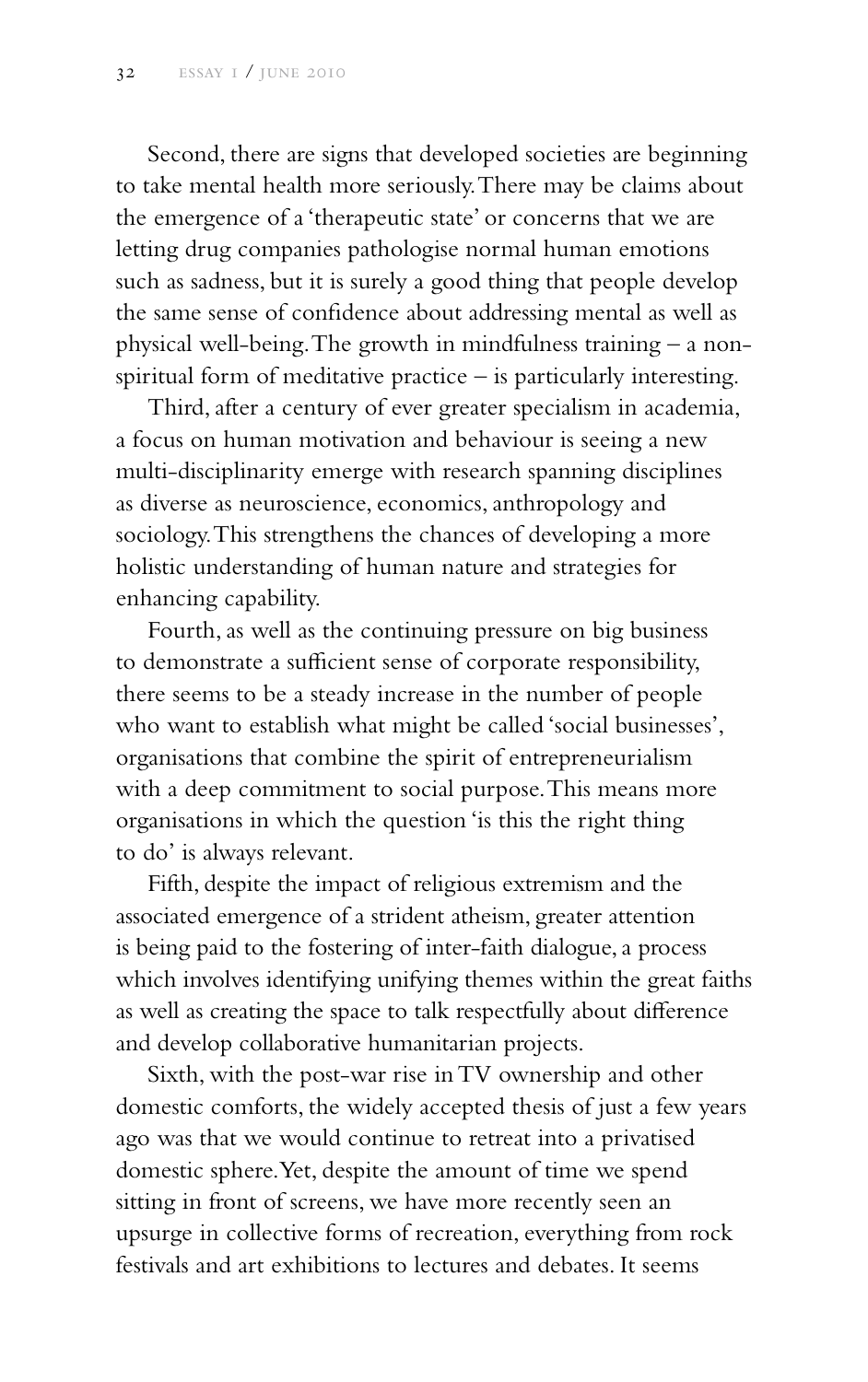that if we get the offer right, people enjoy engaging with others, even discussing how best to run the world.

Finally, within governments and global institutions including the OECD, there has been a greater willingness to question conventional measures of economic growth in favour of more sustainable models with a greater emphasis on well-being.

As we struggle through economic turbulence these may not feel like the most important things happening in the world right now. But it is worth bearing in mind that better insights into human nature and a greater willingness to talk about values and goals might have helped us avoid the hubris and irresponsibility which generated the economic crisis and the debt, and the national parochialism which makes the road to recovery so steep and perilous.

# **A twenty-first century enlightenment organisation**

The RSA has changed many times in its long history. When it began giving prizes for inventions and drawings back in the mid-eighteenth century there had not yet been a public exhibition of art in Britain. The idea of well-funded science laboratories, technology parks and company research and development investment, all lay well into the future. As the world has changed so has the mission and working methods of the Society. For example, seventy five years ago the RSA created Designers for Industry to give much needed recognition to an emerging discipline. Now industrial and commercial design is a high status and often well rewarded profession and the design team at the RSA has turned its focus to how the skills and insights of design can improve services and provide people with a greater sense of efficacy. A current project is exploring teaching design skills to patients with spinal injuries so they can redesign their lives to maximise independence and dignity.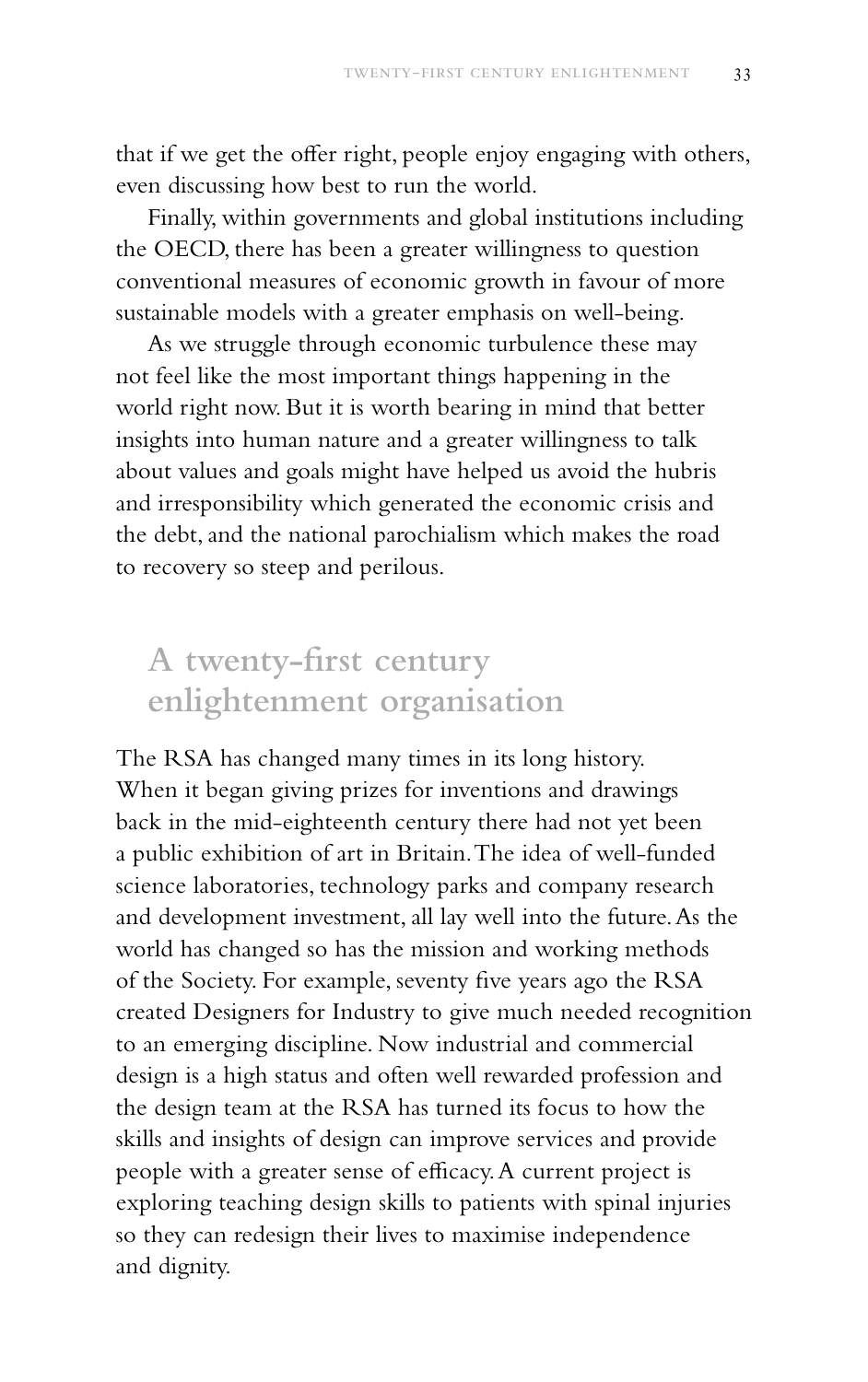Each strand of the RSA's work can make its contribution to new ways of thinking. Our lectures and other commissioned content open up exciting ideas to wider audiences. There will be a continuing focus on dimensions of human capability. We will seek explicitly to encourage multi-disciplinary dialogue, looking at life from different angles to develop a fuller picture of who we are and who we could be.

Our research projects seek to explore concretely what are the conditions for starting to close the social aspiration gap. Our Citizen Power project in Peterborough is developing new forms of public discourse, including using the power of art and culture to encourage more constructive engagement between citizens, and between citizens and decision makers. Our curriculum, Opening Minds, and the work of our innovative Academy, are developing the fuller capabilities young people need to thrive in changing times. Our Social Brain and Connected Communities projects are opening up deeper understanding of human behaviour and of the social networks which are so important to life chances. The 2020 Public Services Commission at the RSA is exploring how remodelling public services can combine the ethic of care with the spirit of entrepreneurship.

The re-imagining of the RSA Fellowship itself is in pursuit of a new ethic of collaboration. Whilst campaign groups can mobilise people's anger in concerted bursts and social networks can provide entertainment and recreation, the RSA is looking to develop a model of innovative social activism. The hierarchical, bureaucratic model of membership organisations is bust. Attempts to revive these institutions have tended to be half hearted or lose momentum in the face of the dynamics of voluntary organisation; of which the most challenging is that destructive behaviour drives out the constructive and collaborative more effectively than vice versa. Creative people who want to make a difference have a million and one opportunities and distractions. To engage them requires a mission with the clarity to inspire and the openness to adapt. It means having the right mechanisms of support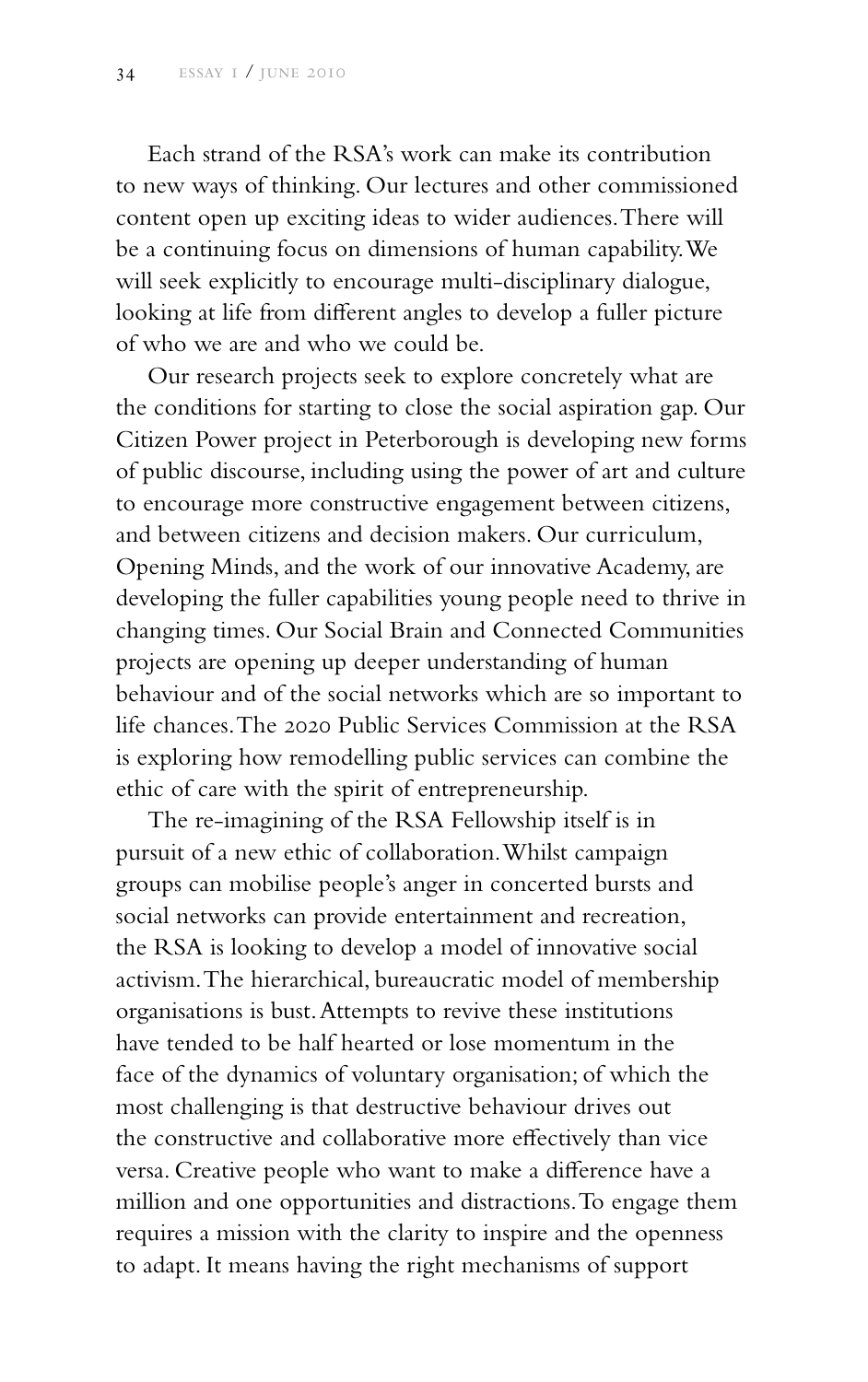ranging from ideas to infrastructure to finance. Most of all it means an ethic which is intolerant of negativity, rigid thinking and self-promotion and instead keeps people constantly in touch with the words of the anthropologist Margaret Mead, true to the spirit which created the RSA 255 years ago and to the aspirations of our Fellows today:

*Never doubt that a small group of thoughtful, committed citizens can change the world. Indeed, it's the only thing that ever has.*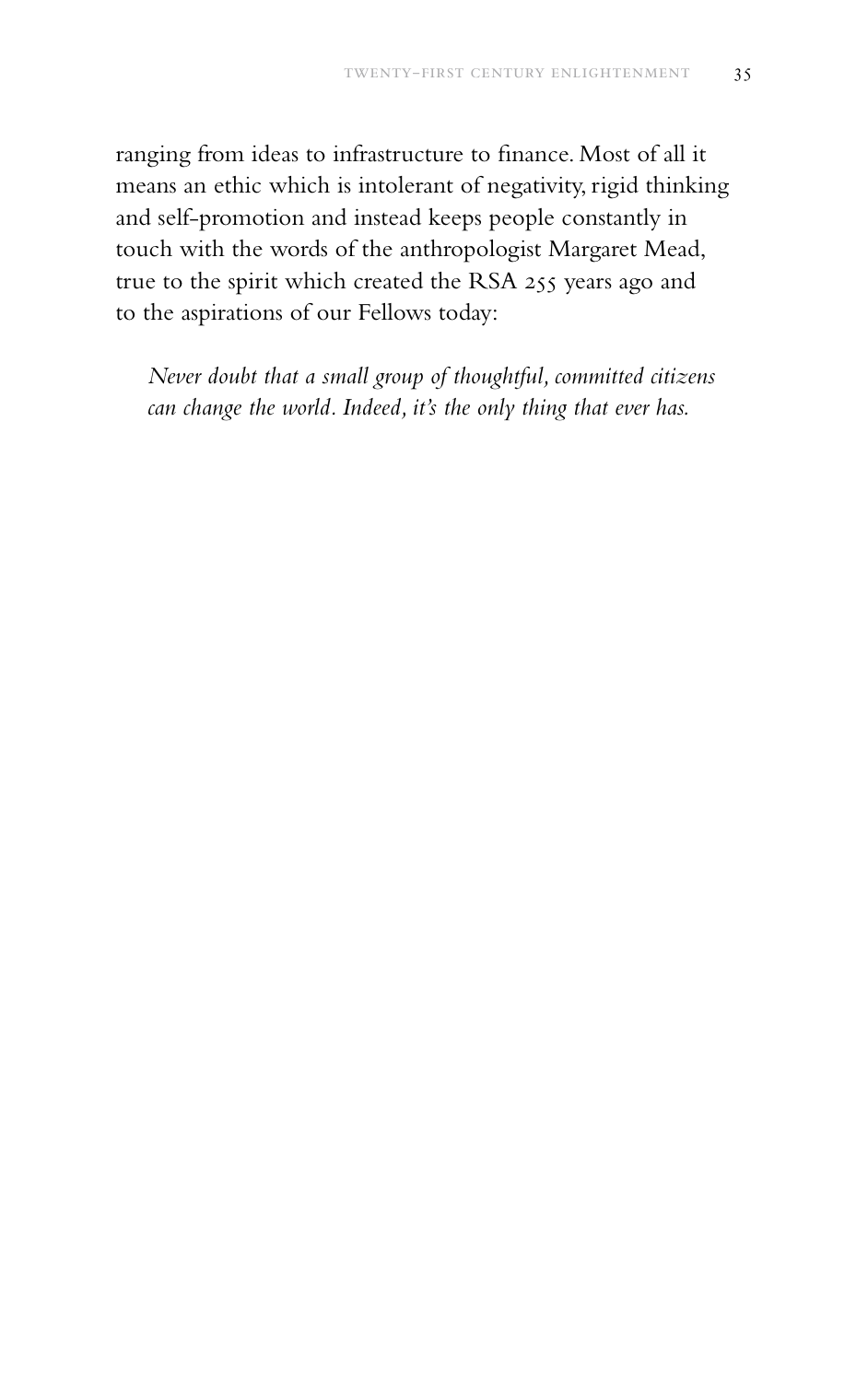# **RSA pamphlets**

This is the first in a series of short essays that the RSA will be publishing over the coming months and which will explore the concept of twenty-first century enlightenment.

The RSA is interested in ideas and action and the complex links between the two. With this in mind, we have commissioned a series of essays from leading thinkers and practitioners, looking not only at the history and theory that lies behind the notion of twenty-first century enlightenment, but also at the practical implications of what this may mean today.

Future pamphlets will address a range of questions including what new twentyfirst century enlightenment approaches may be needed when approaching the market, economics and sustainability, and what role the arts, a sense of place and social networks may play.

All pamphlets will be available online at **www.theRSA.org** and we would welcome ideas from Fellows and others to:

**nina.bolognesi@rsa.org.uk**